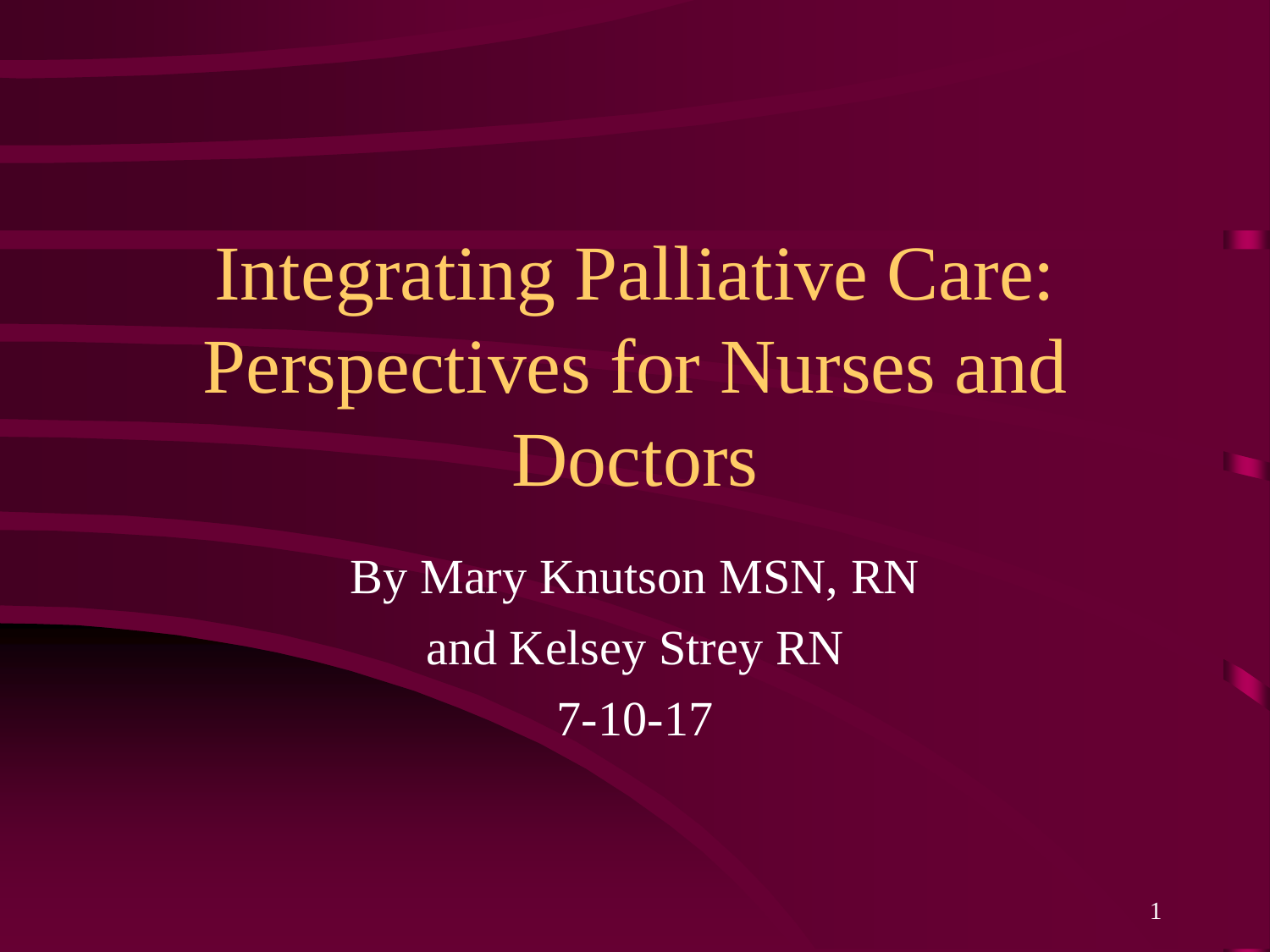## **Objectives**

- To define palliative care and hospice care
- To describe an advantage to palliative care services
- To discuss end of life care options
- To practice a conversation about end of life values and choices
- To share your personal impact of having an advance directive conversation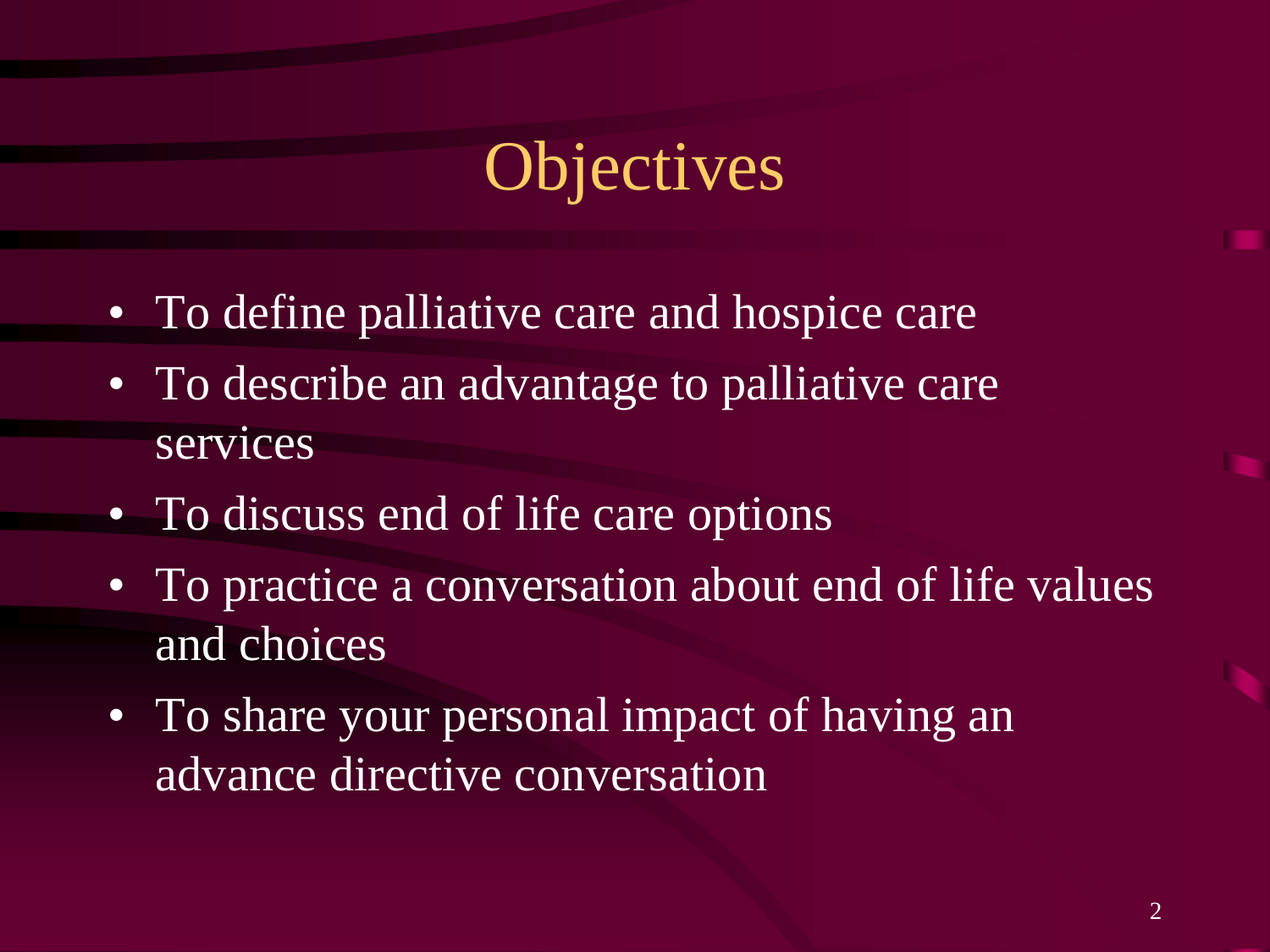### Scope of Problem

Without palliative care, people are:

- Less prepared to deal with death and dying
- Not aware of options and services for "comfort care"
- Not likely to have a supportive team for symptom management
- Sometimes given treatments that are not beneficial at the end of life
- Less likely to have a "good" death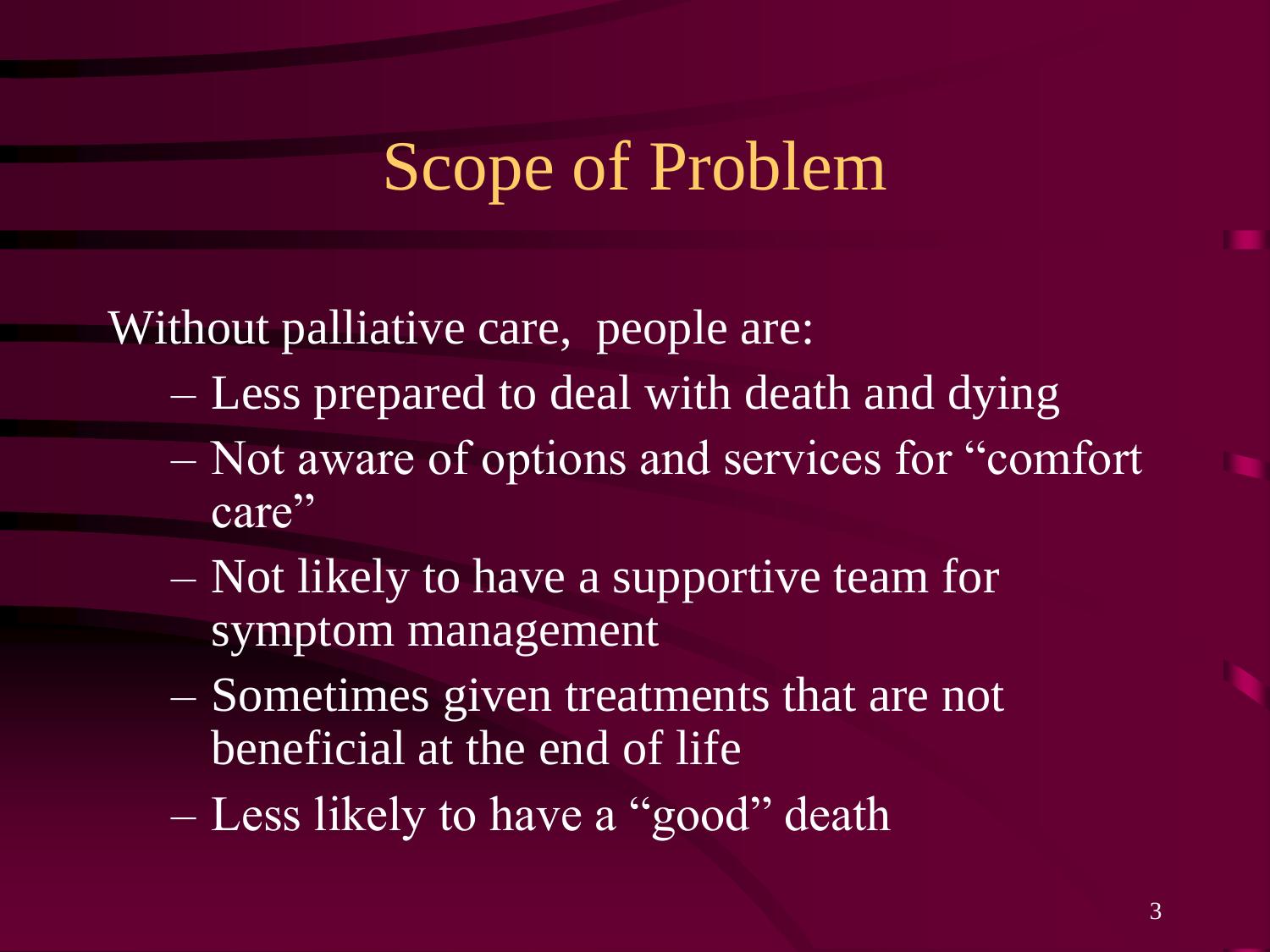## Definition of Palliative Care

• An approach that improves the quality of life of patients and their families facing the problems associated with life-threatening illness, through the prevention and relief of suffering by means of early identification and impeccable assessment and treatment of pain and other problems, physical, psychosocial, and spiritual.



*---World Health Organization (2009)*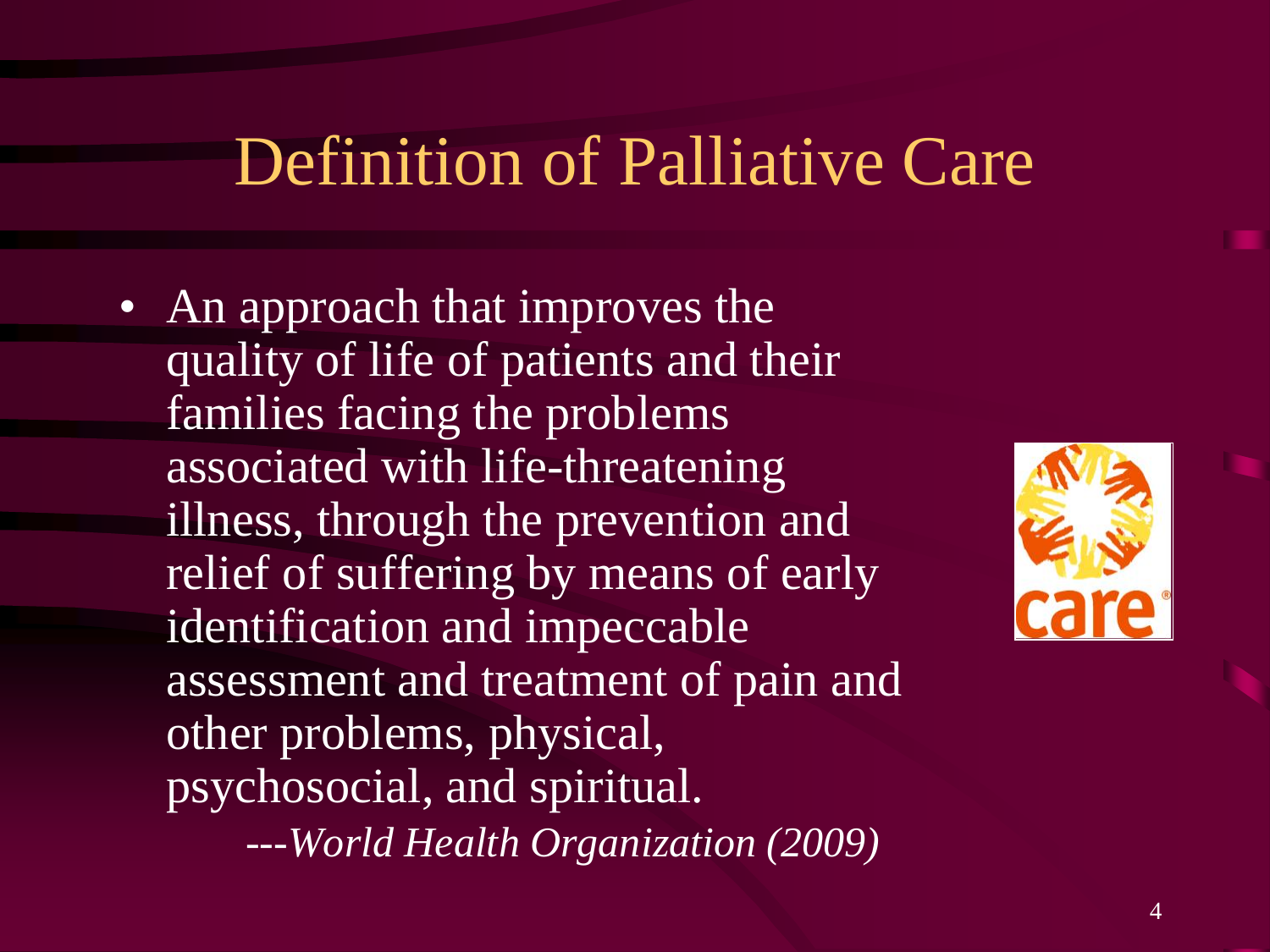## A Simpler Description

- Palliative care focuses on "caring" for the patient and family, not on "curing" the patient
- Can be valuable for any age and any stage of a serious, life-limiting illness
- Provides symptom relief and support to help patients function as well as possible
- Is used in hospitals, other community settings, or homes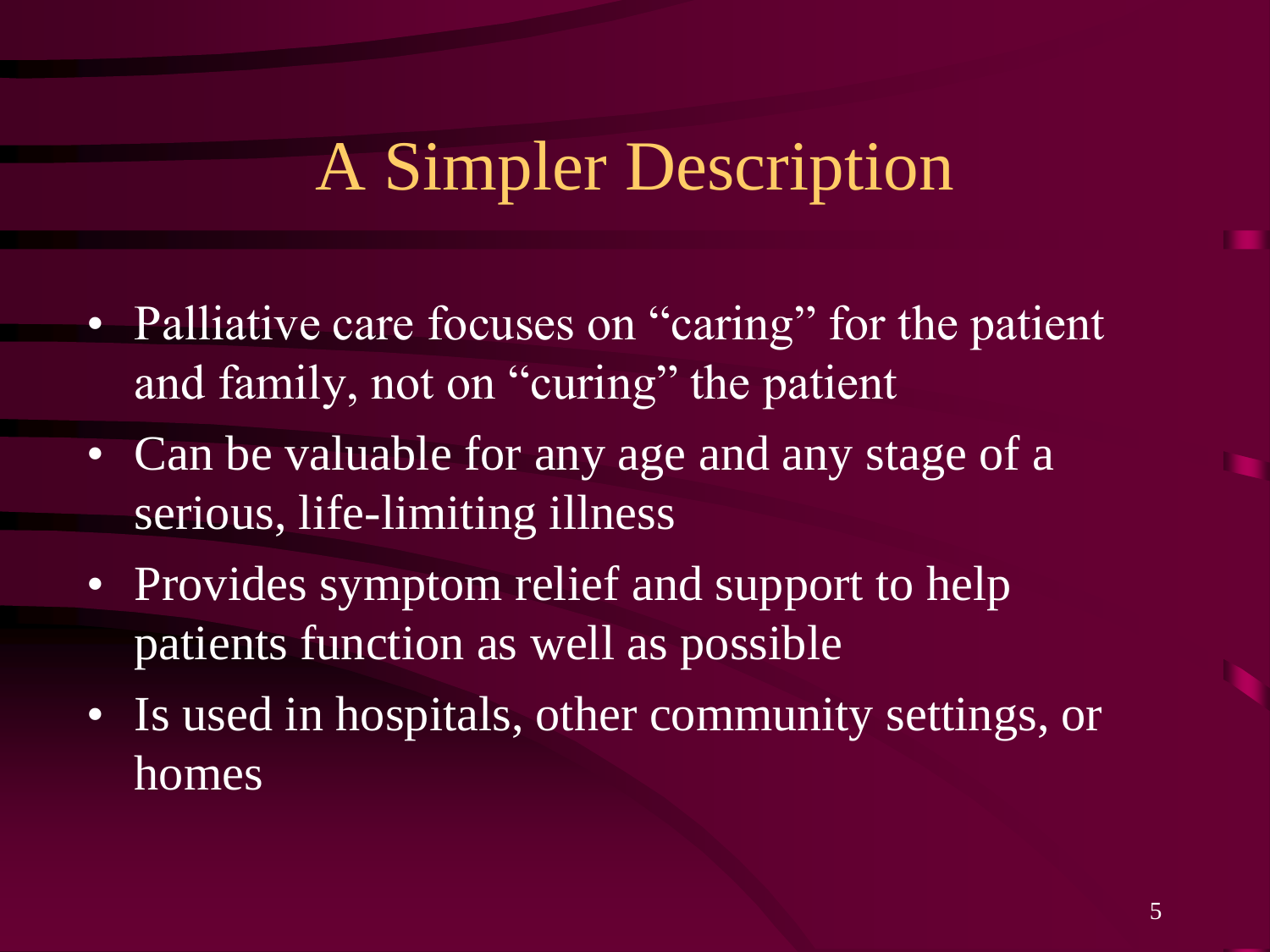## What is Hospice Care?

- End-of-life care that does not hasten or postpone death
- Comfort and support given to both patients and families
- Giving peace, comfort, and dignity to people who are dying
- Pain and other symptom control to keep the person as alert and comfortable as possible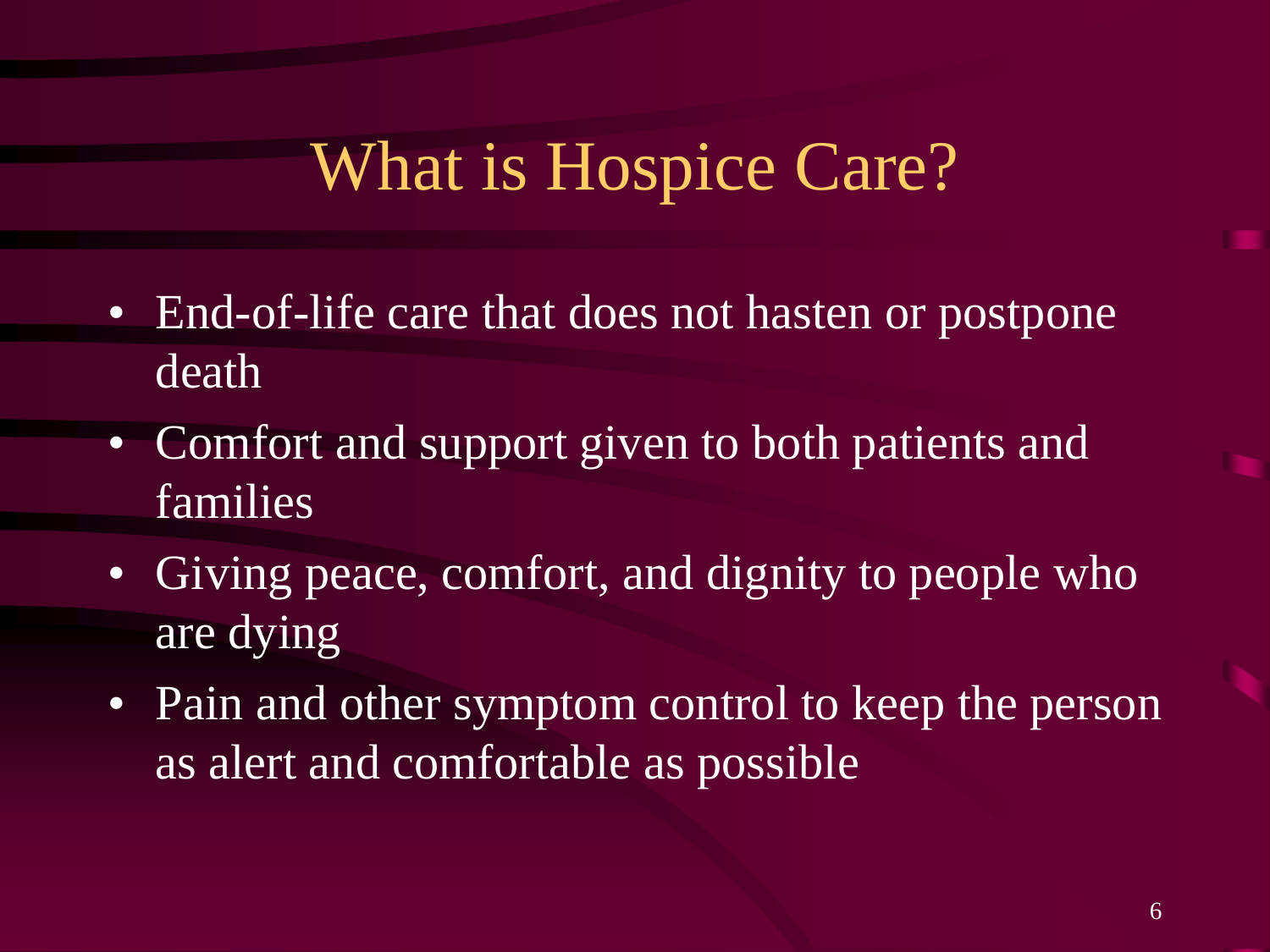## A Typical Hospice Team

- Clergy or other counselors;
- Home health aides
- Hospice physician (or medical director)
- Nurses
- Social workers
- **Dieticians**
- Trained volunteers
- Speech, physical, and occupational therapists PRN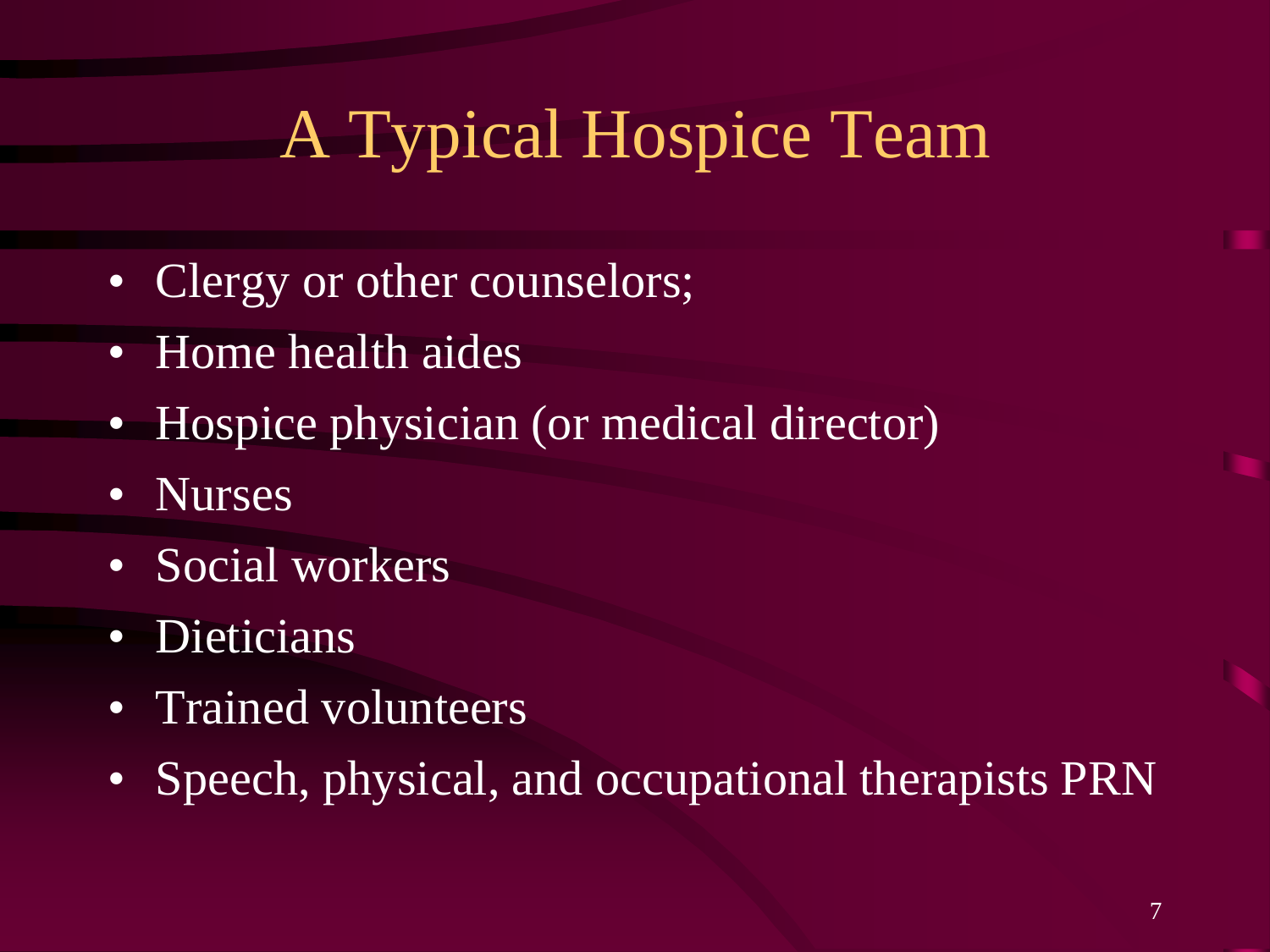#### Palliative Care / Hospice Care?

- Hospice services **include** palliative care
	- Palliative care can begin at **any** point in an illness, not just close to death
	- Hospice care can begin when death is expected within six months
- Both include services for patients with nonmalignant diseases
	- For example, CHF (Congestive Heart Failure) or ESRD (End Stage Renal Disease)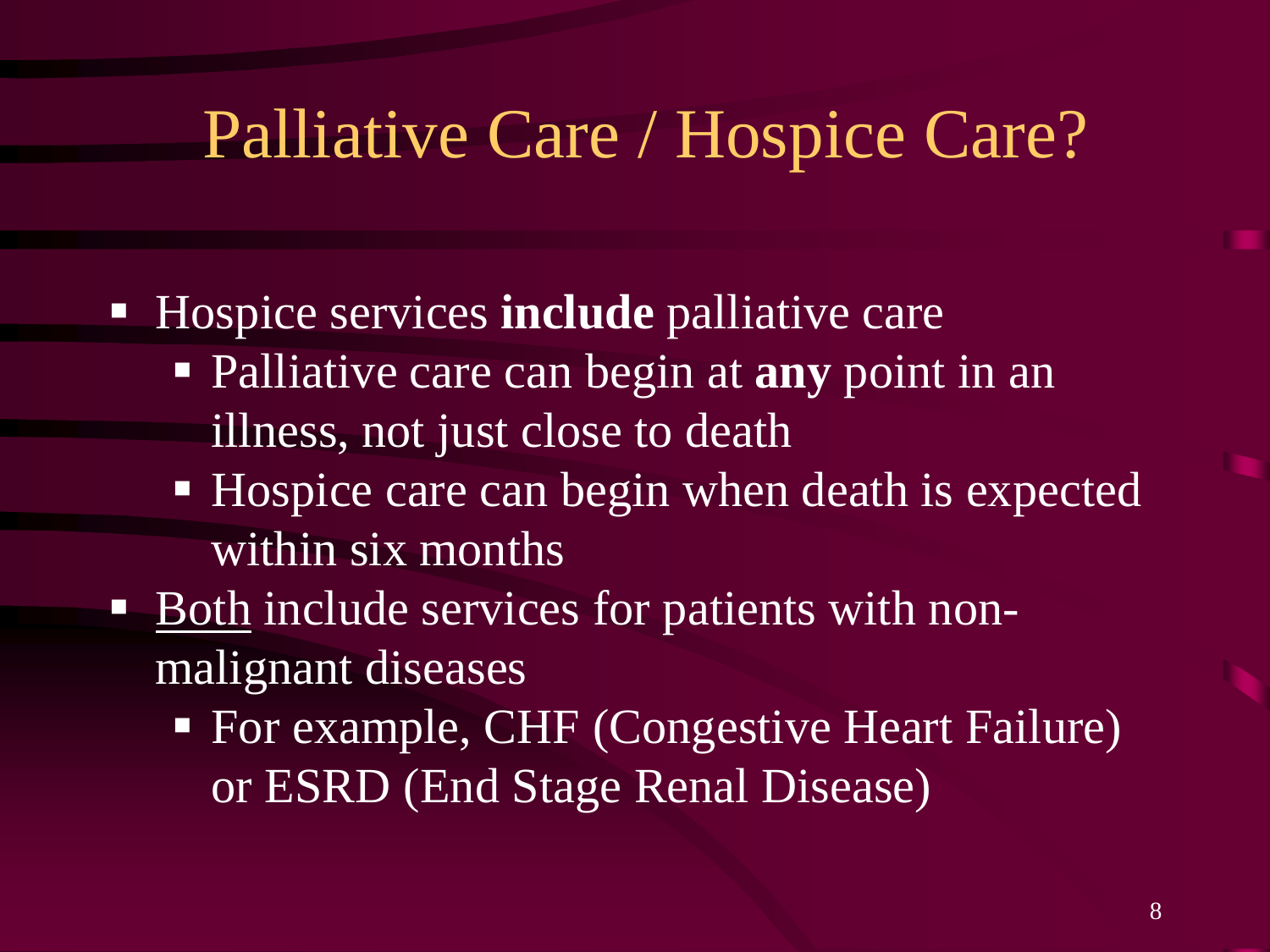## Learning Palliative Care

- It is important to learn how to:
	- Effectively manage and treat pain
	- Talk to families and dying patients
	- Have less emphasis on *doing* something, and more on *being* with patients
	- Integrate "human" aspects of care and practice interacting with others

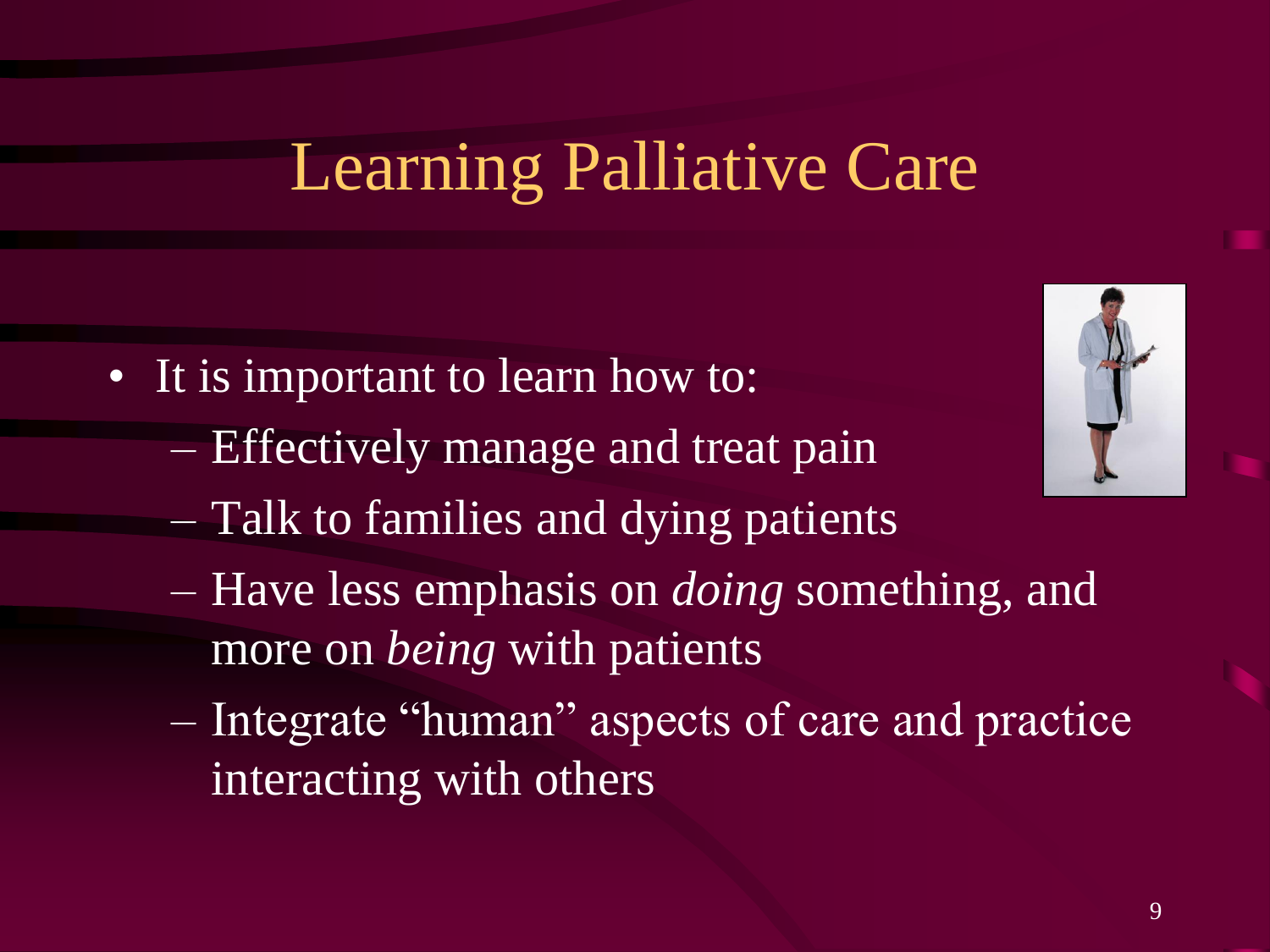## Providing Palliative Care

- Maintain dignity and privacy
	- Discuss spiritual concerns
	- Promote hopefulness and a sense of meaning
	- Respect beliefs and rituals
- Keep families involved
- Establish trust and rapport
- Manage symptoms such as pain and dyspnea
- Doorenbos, A.Z., Juntasopeepun, P., Eaton, L.H. Rue, T., Hong, E. & Coenen, A. (2013). Palliative Care nursing interventions in Thailand. *Journal of Transcultural Nursing. 24(*4). p. 1-14.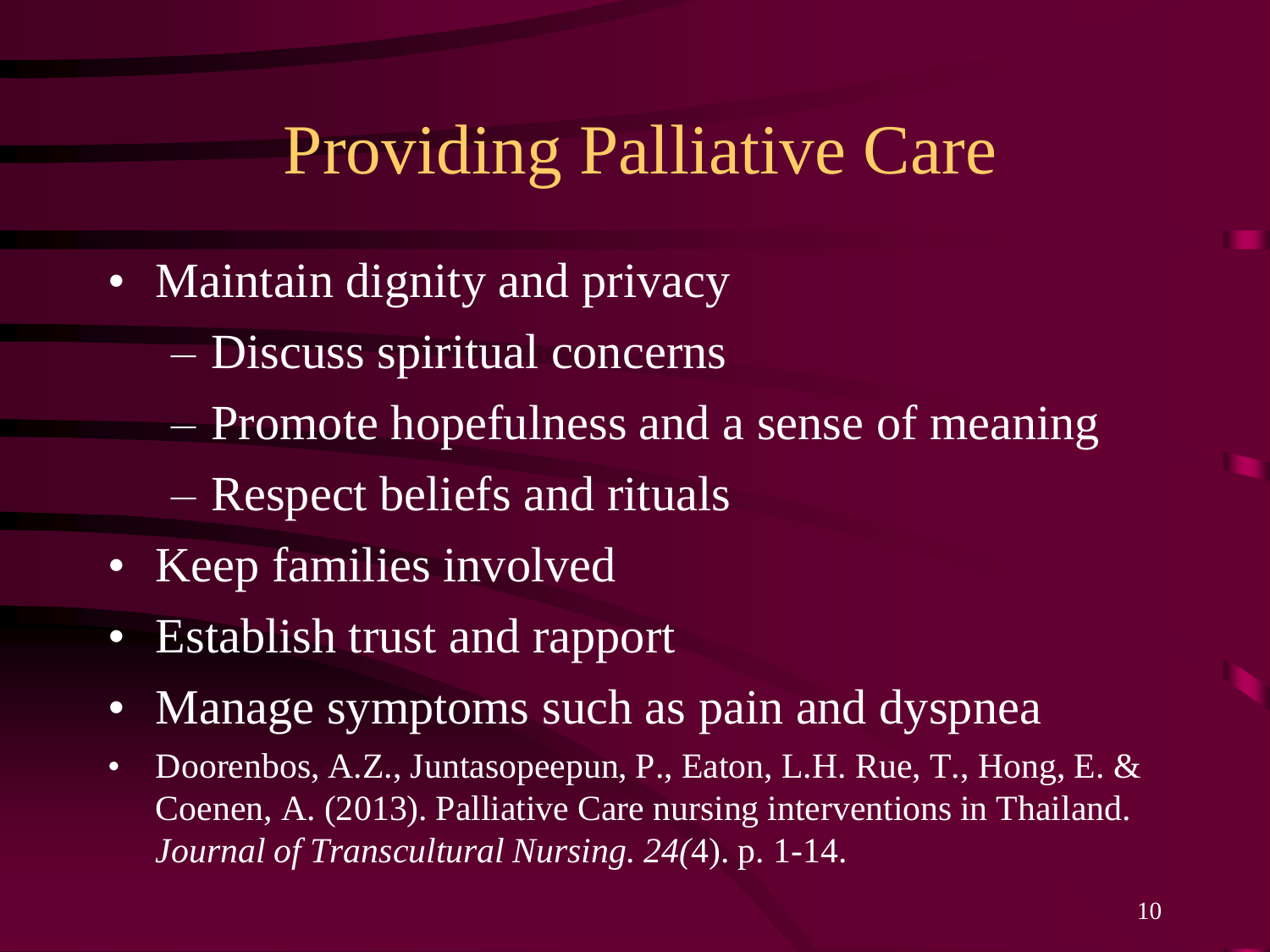## Case Study

- Maria was a 77 year old widow who lived at home. She was taking chemotherapy for lung cancer. When she became weaker and less able to function, she was referred to a palliative care program. The doctor and pharmacist provided medication and treatments for her to be more comfortable.
- The nurse assessed her frequently, with symptom management, coordination, and care planning. The social worker helped with financial concerns. Maria felt like she had the support she needed to understand her illness, even as her condition changed.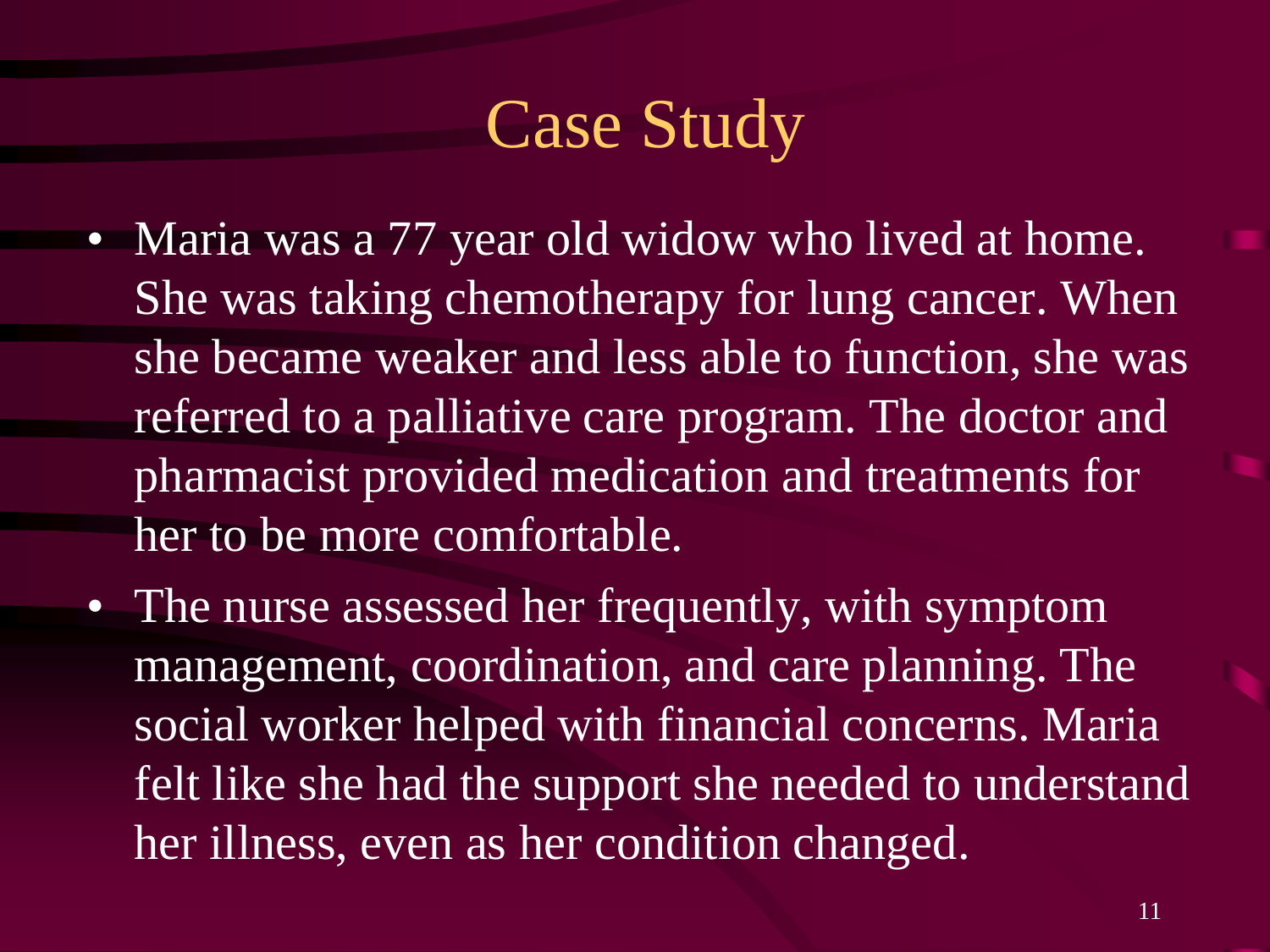## Case Study

- Maria quit chemotherapy because she wanted a natural life and death. She was able to be in a hospice program where her goal was for comfort. Pain, dyspnea, anxiety, and other symptoms were well-managed.
- The social worker arranged what she needed to be as active as possible with family events. Maria discussed and wrote down her end of life wishes since she no longer wanted CPR. Her daughter, home health aides, and trained volunteers helped daily so she could live safely in her home as long as possible.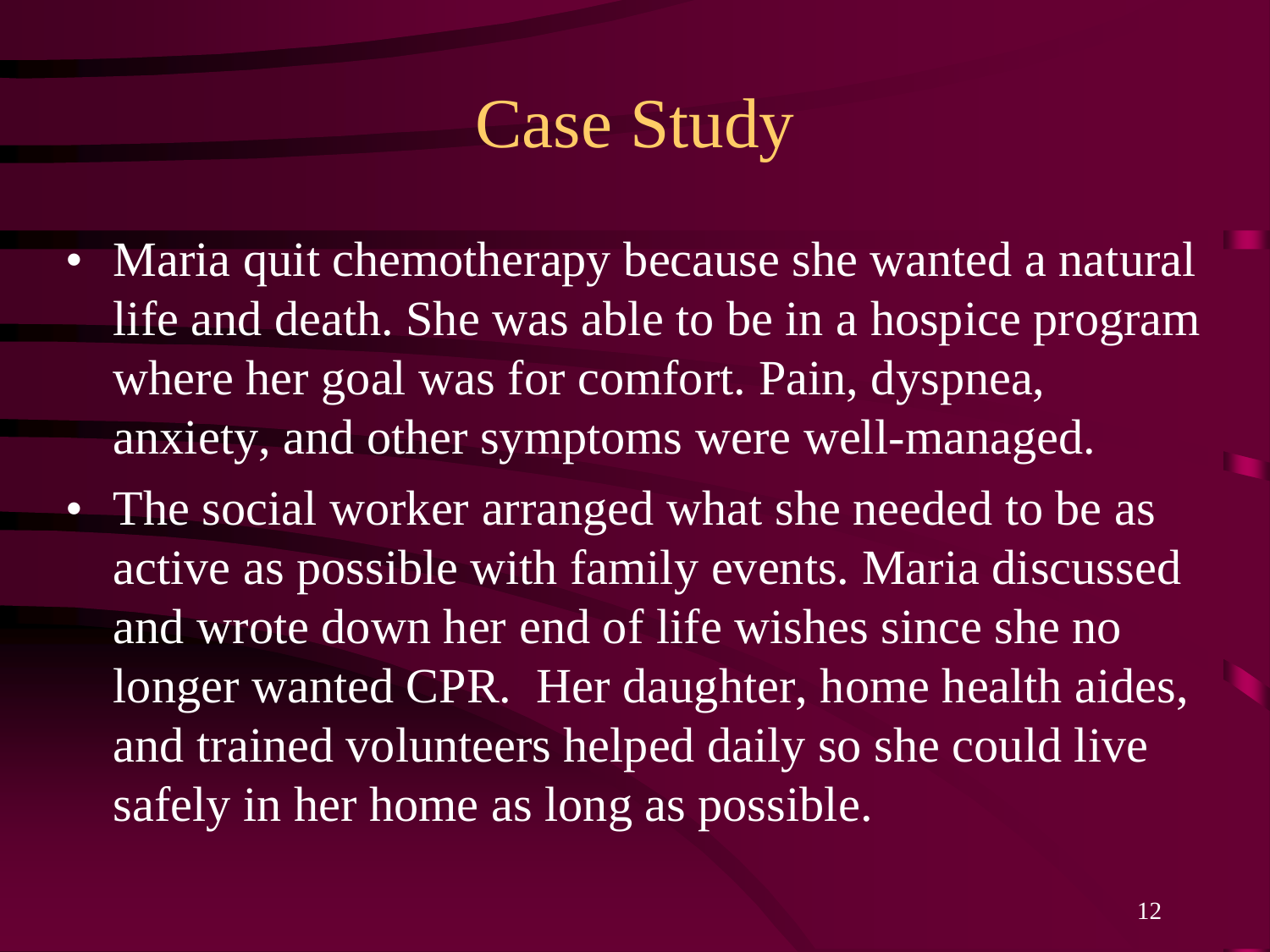## Case Study

- Spiritual care was provided to Maria and her family by helping with prayers and rituals that were important to them. Relationships were prioritized and promoted, making the best use of the time remaining.
- Maria reflected on the meaning of life, and had some counseling from the hospice chaplain about things that were distressing to her. She felt more peaceful and ready as the end of her life approached.
- Hospice staff also provided bereavement services for her grieving family after her death.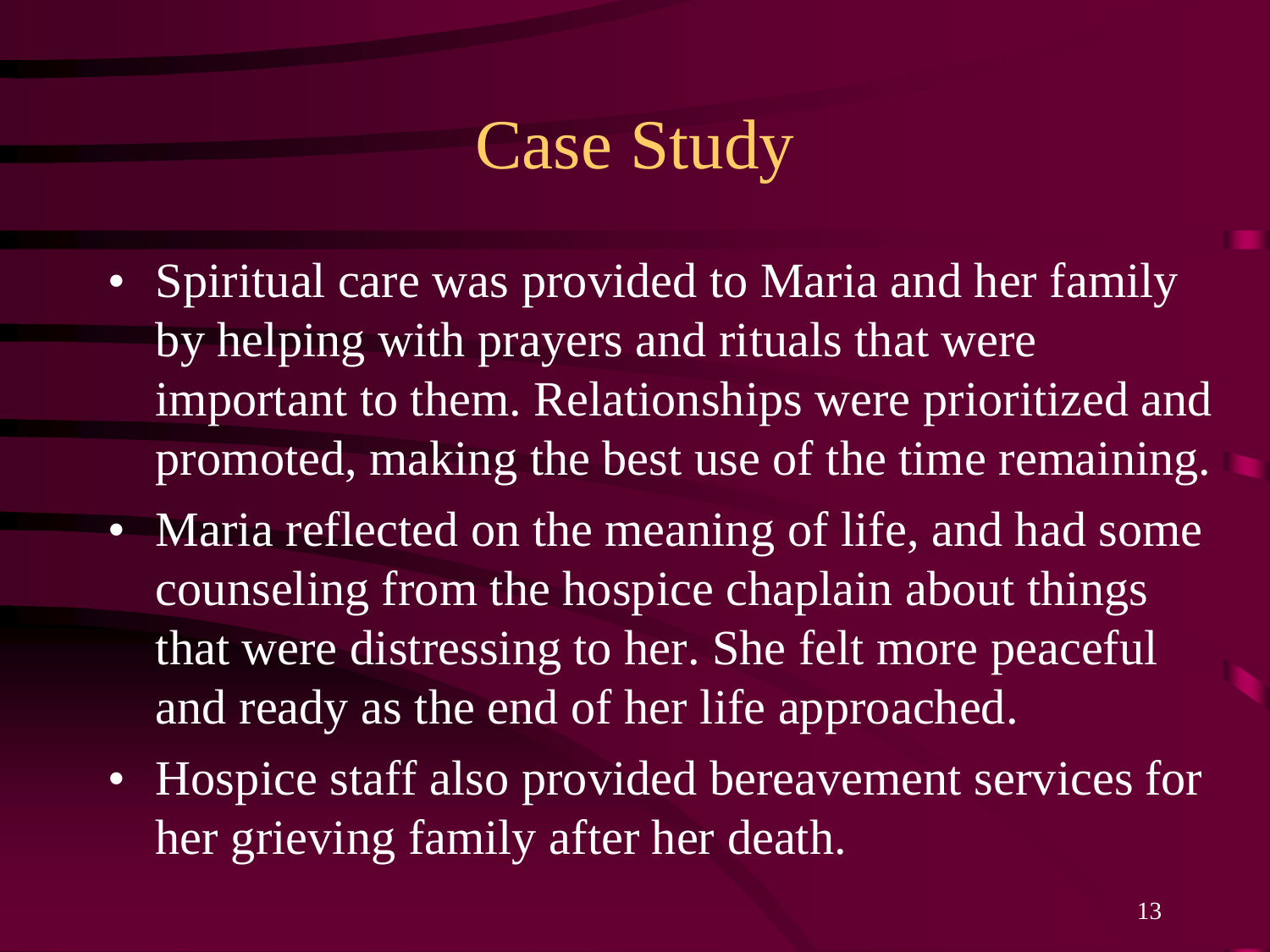#### Discussion

- *Have you seen palliative care used?*
- *What are some benefits of these services (if any)?*
- *How are the palliative care and hospice programs used in your country?*

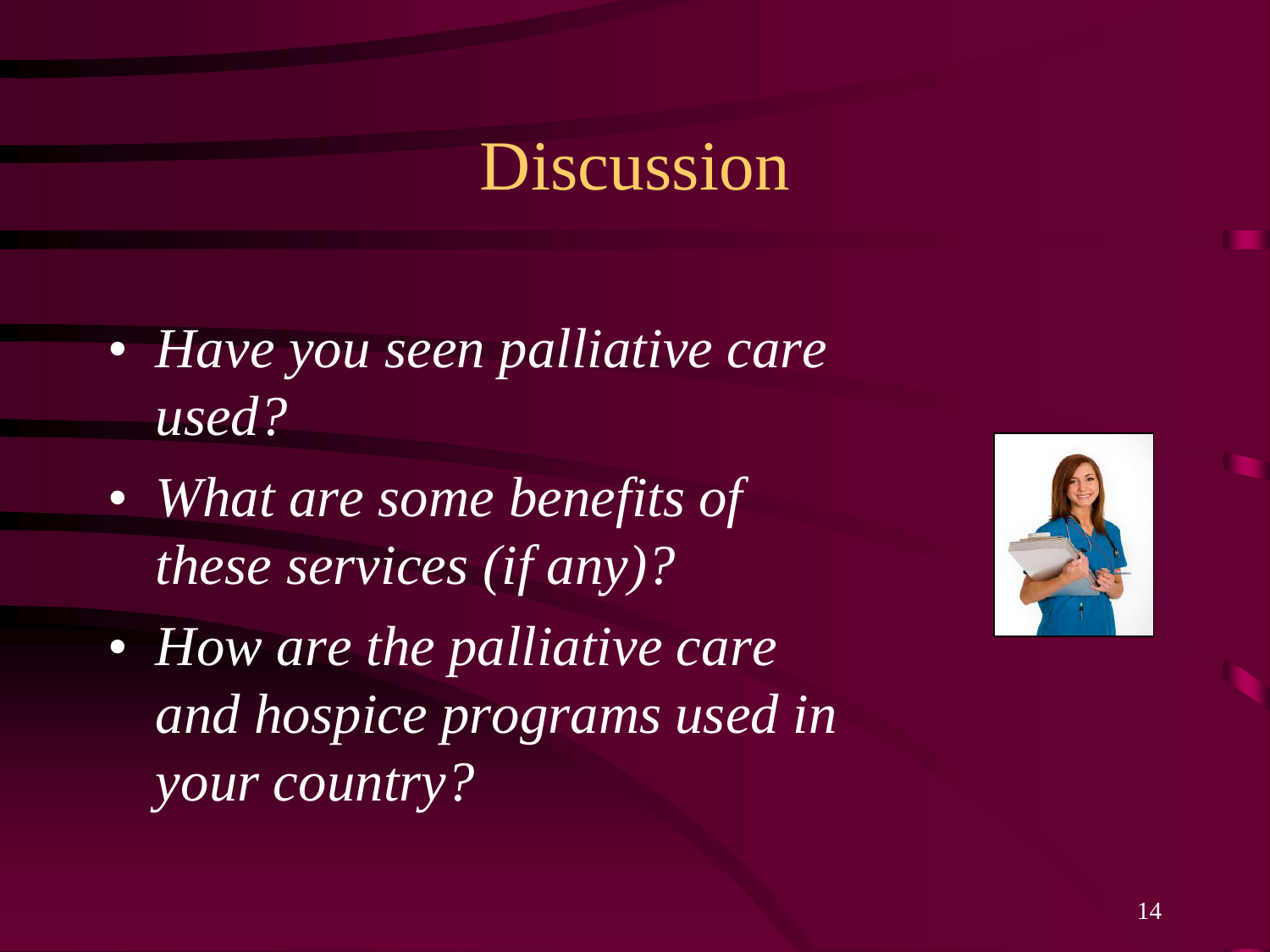#### Importance of Palliative Care

- Most people fear the thought of their own death and medical intrusion in the dying process
	- Death and dying are too rarely discussed
	- Need better communication among patients, their families, and health care providers
	- Care should fit with needs and wishes of patients
- Since nurses and doctors have close contact with patients and families, they can take the lead in better end of life care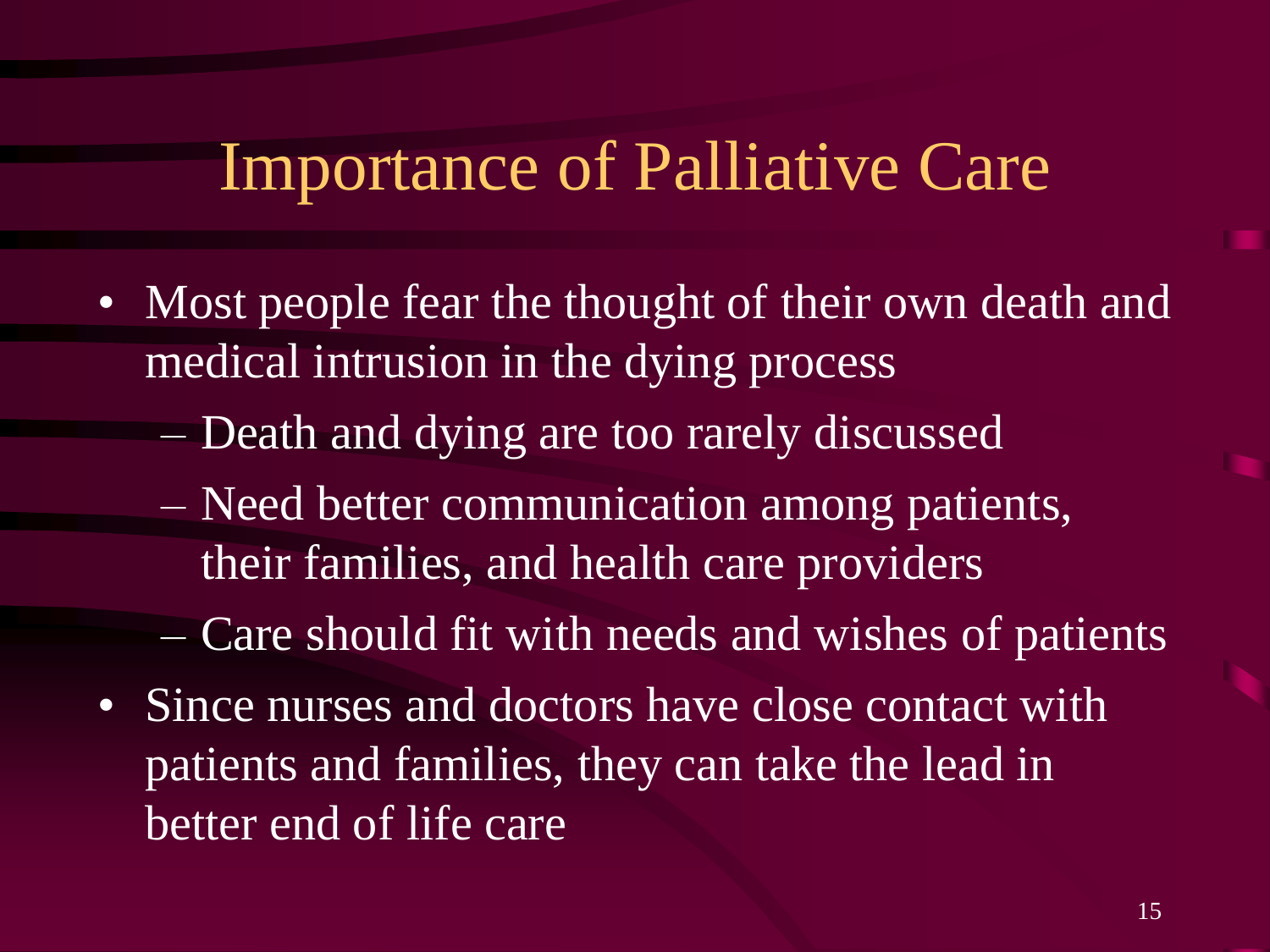## Challenges for Physicians

- Limited training
	- Need communication and behavior skills
	- Need to see its value to patients (adding care, not taking it away)
- Need insight into their own feelings
- Patient relationships are often built on hope for cure
- Unrealistic goals
- Significant time constraints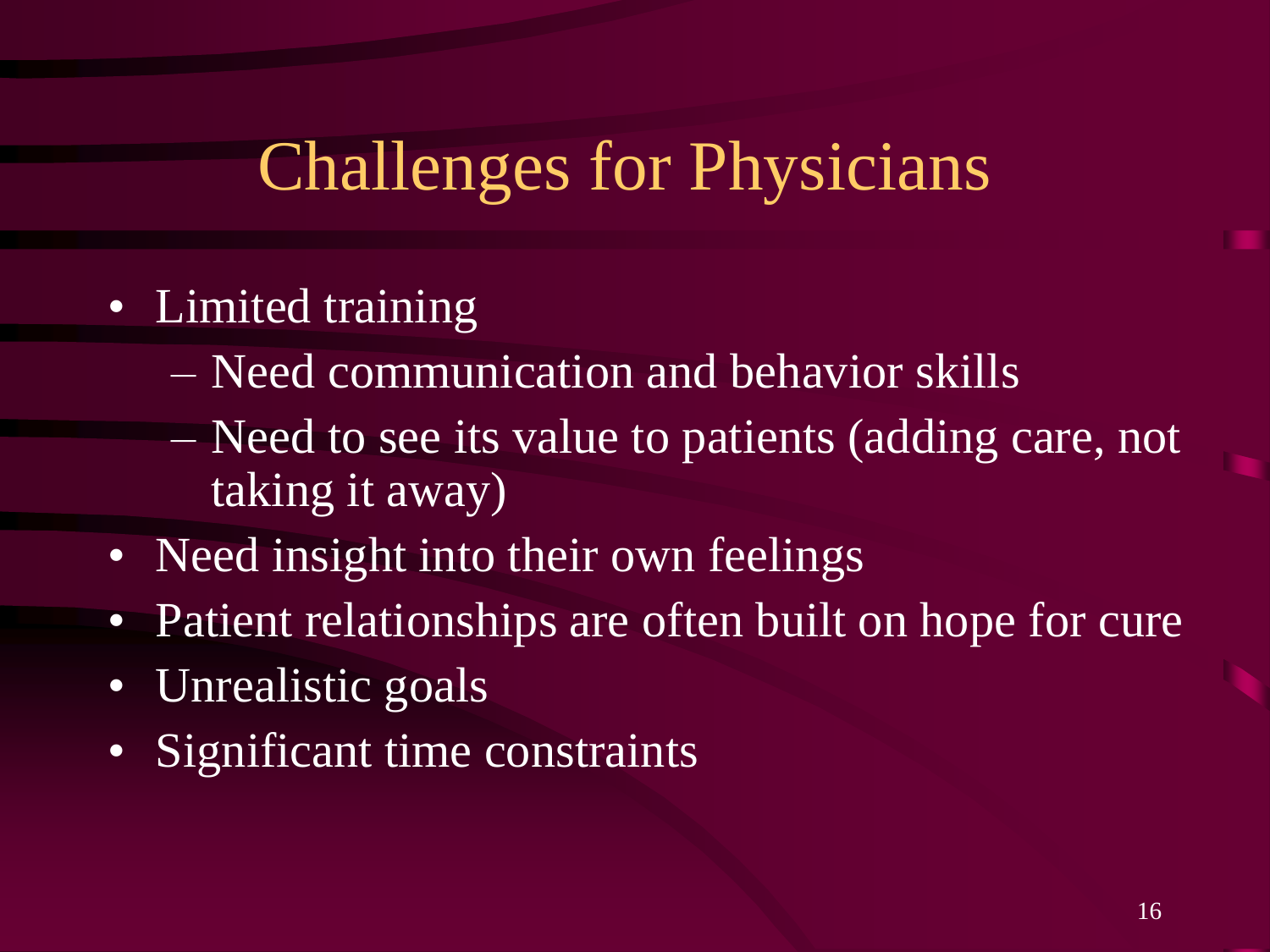## Challenges for Nurses



Ethical dilemmas

• Waiting on providers to:

- Make a prognosis
- Put in orders for care
- Discuss preferences for end of life and resuscitation before an emergency happens
- Thinking about palliative care as an option even when there is not a cancer diagnosis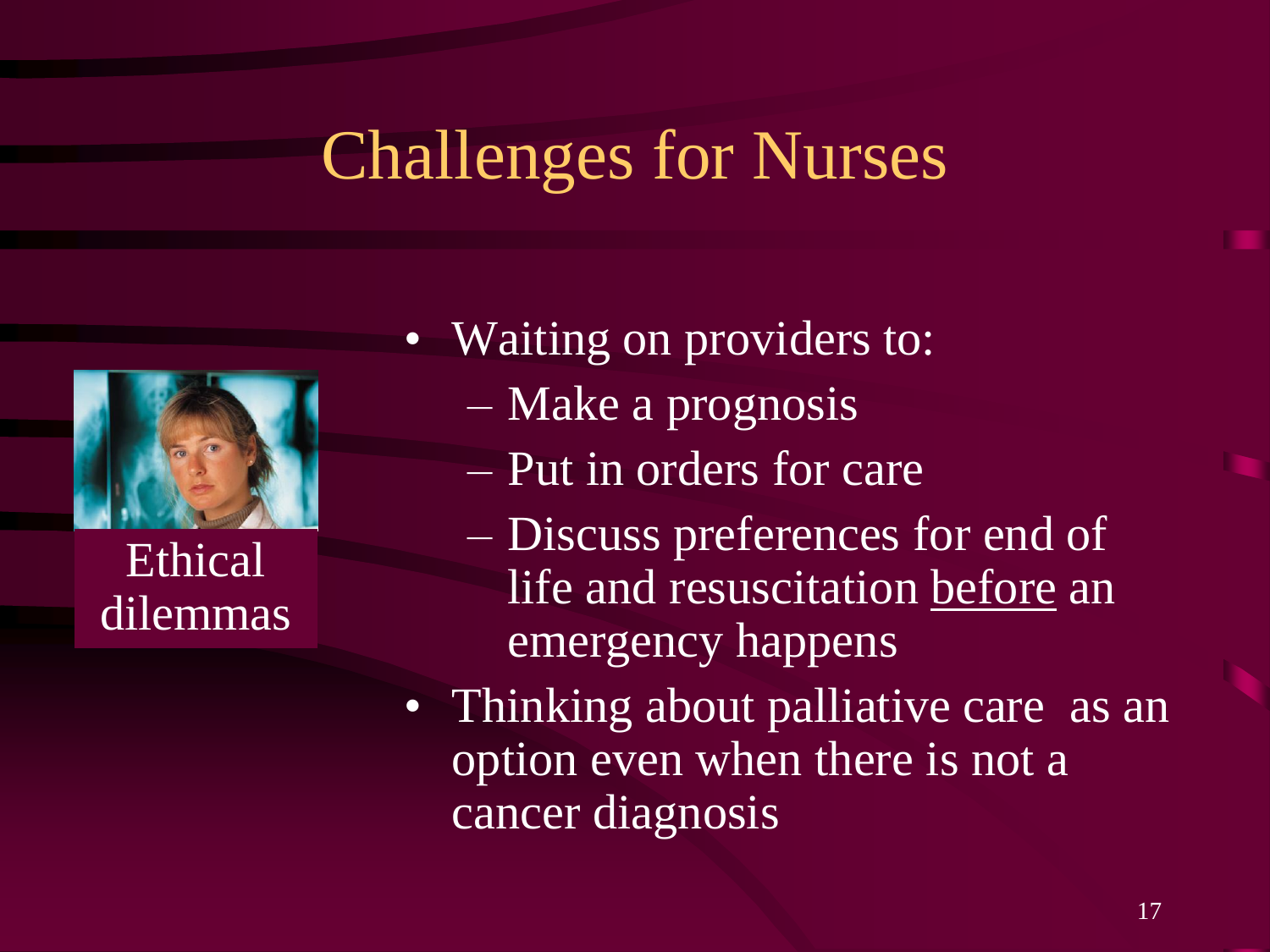## Challenges (Continued)

- Needing to decrease confusion about what a DNR (Do Not Resuscitate) order means
	- Knowing how far to go with other invasive treatments
	- Understanding the many levels of comfort care
	- Trying to get patient choices **in writing**
- Needing realistic prognosis and treatment outcomes to set reasonable goals
- Acute care areas may not be open to palliative care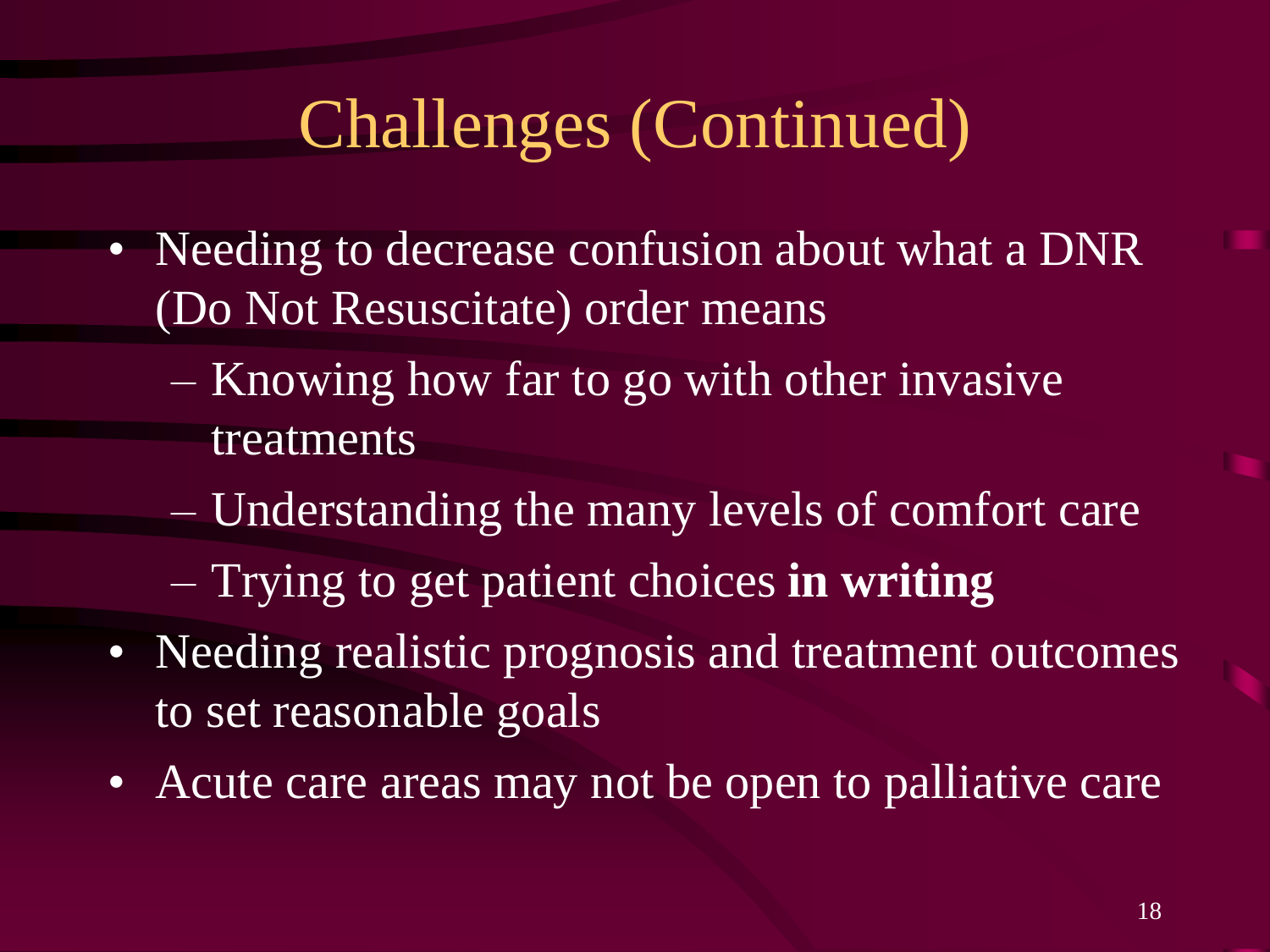#### How to "Shift the Picture"

• Increase palliative care training



- Work together with providers
- Take time to talk to patients about their wishes
- Try to discuss end of life decision-making with all your adult patients
- Let them know that they have a choice
- Expect improvement in end-of-life care
- Practice conversations about advance directives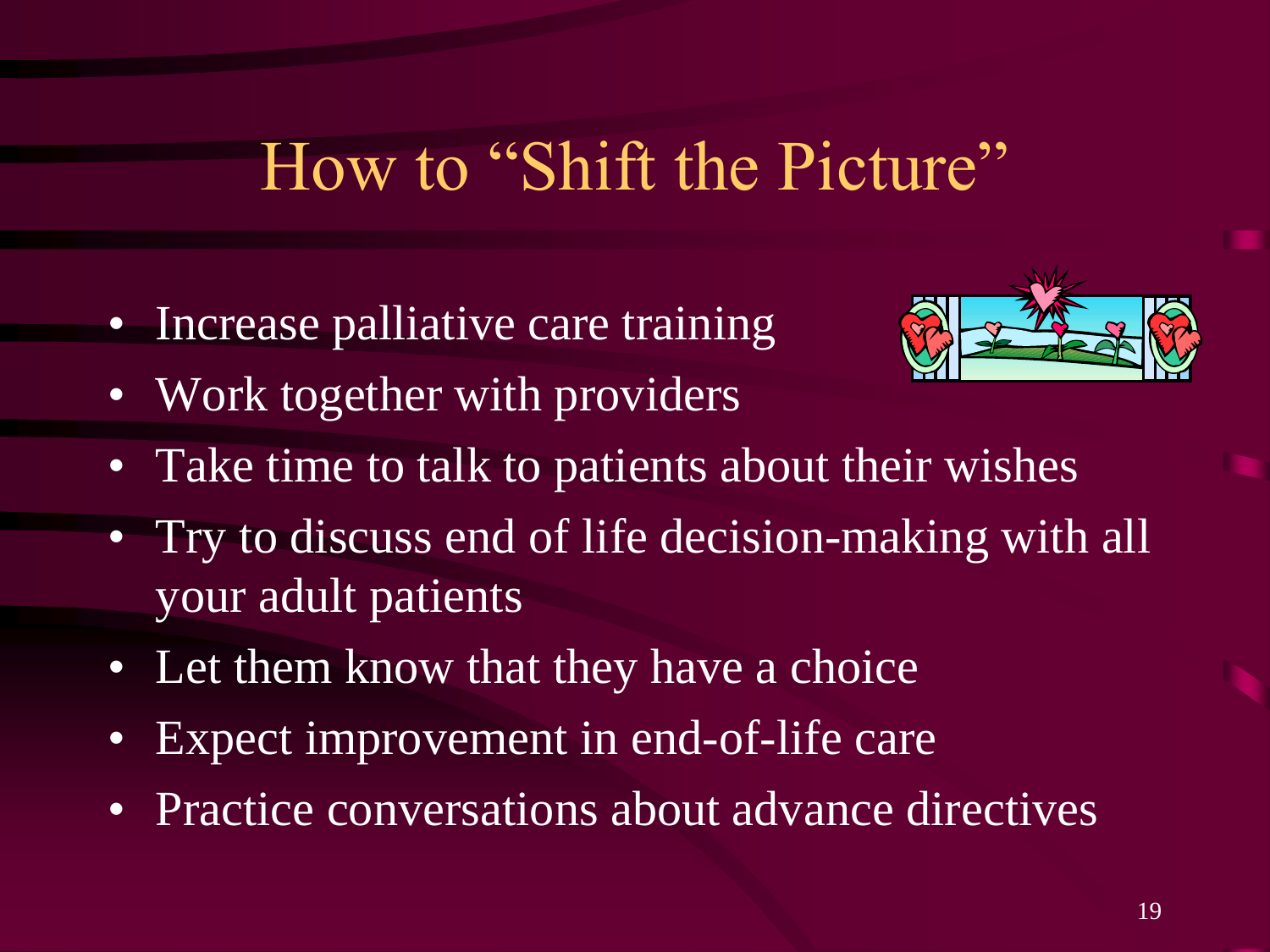## Accept a "New Picture"

- Shift to person-centered and familycentered care
- Avoid a paternalistic approach
- Redirect hope
- Have family conferences and give regular updates to avoid conflicts about patient's treatment choices
- Focus on improving end of life care in your workplace

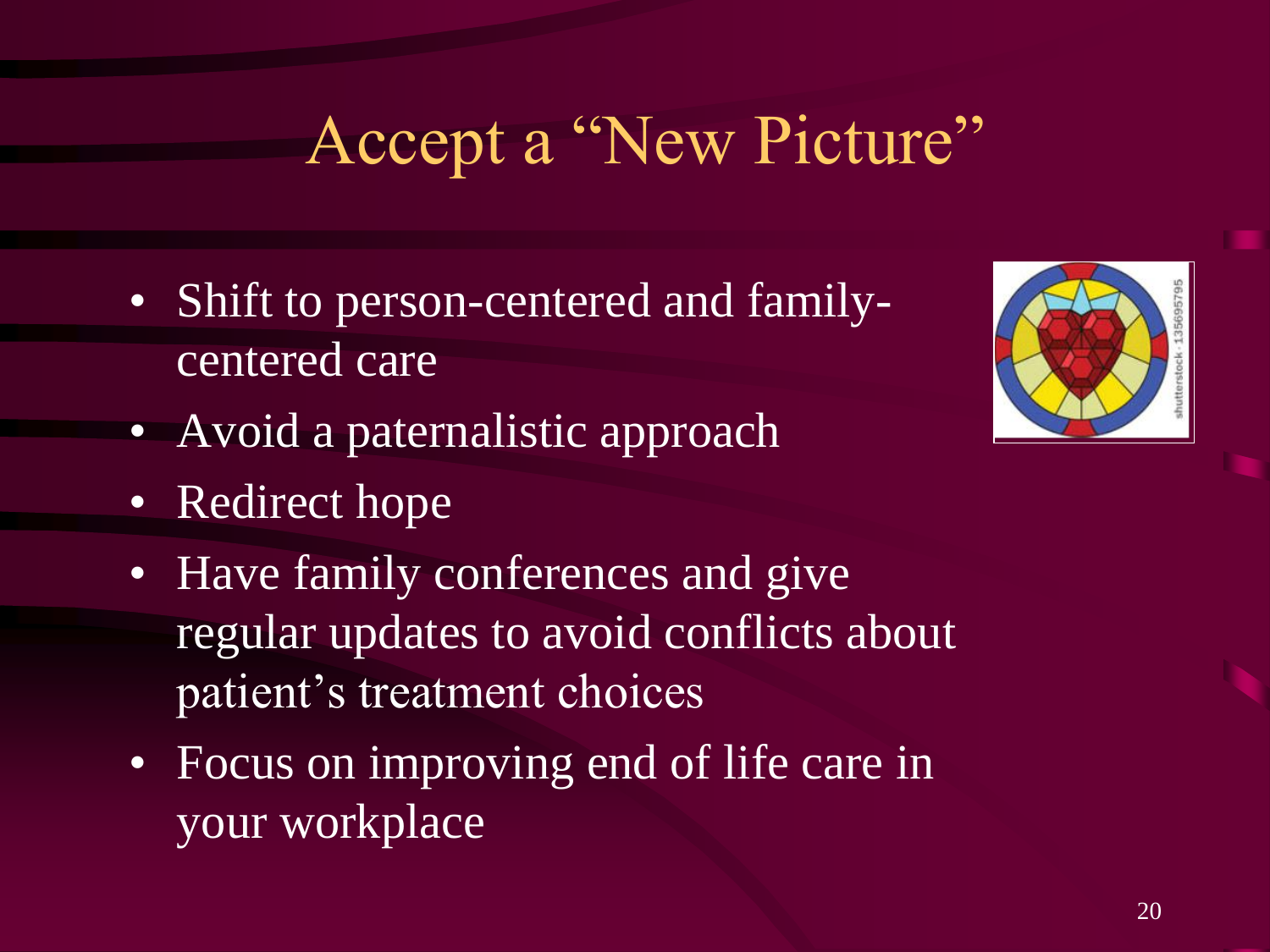#### Growth of Palliative Care

- As the percentage of aging population increases, so will the need for end-of-life care
- Key goals include integrating palliative care
	- Throughout the course of illness
	- With earlier hospice referrals (rather than just a short time before death)
	- By making it more affordable and accessible
	- Developing social, organizational, and economic policies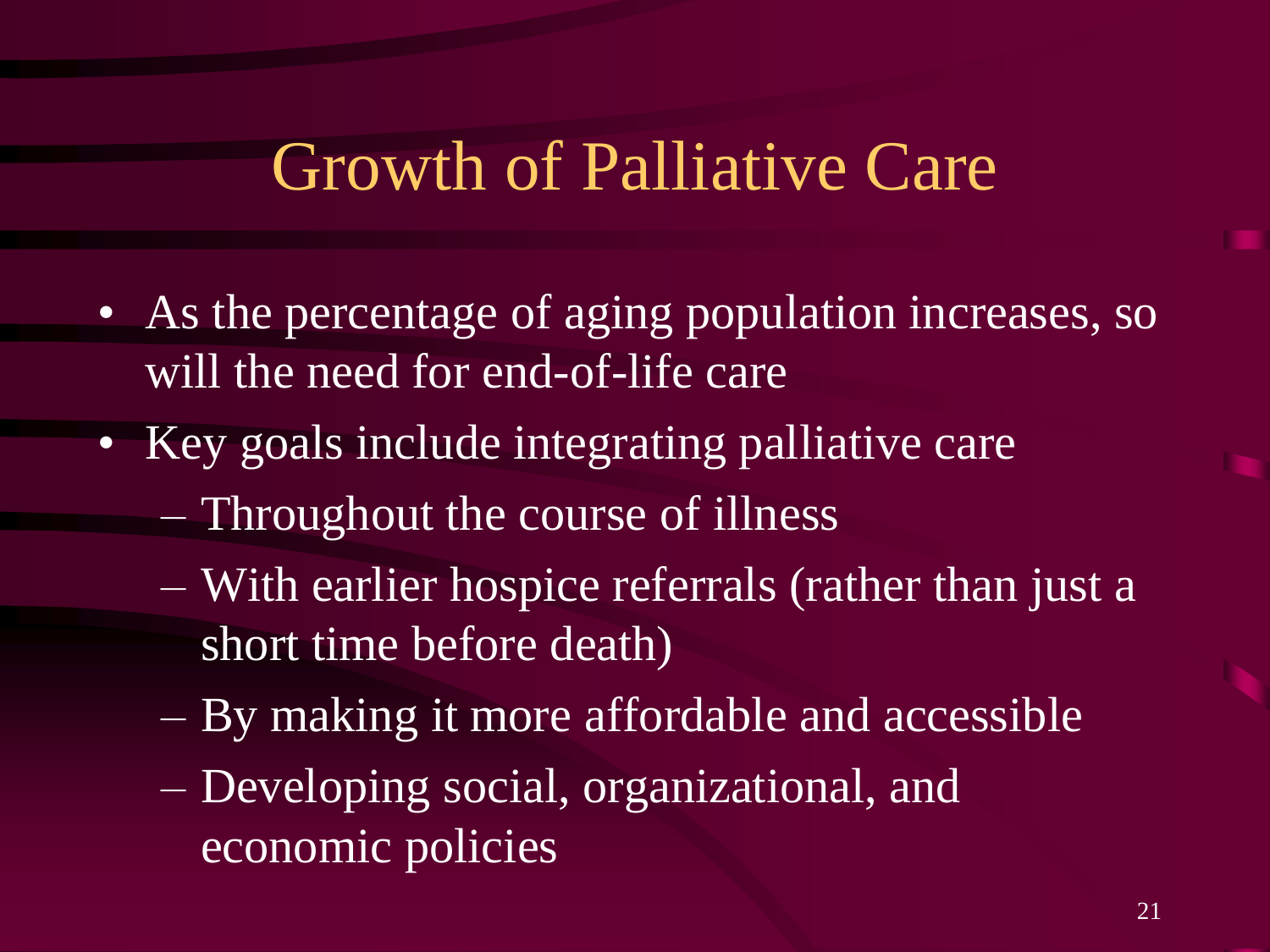### Palliative Care in Nicaragua

- Lack of affordability
- Lack of availability
- Limited supplies of some medications in pharmacies
- No palliative care education in medical curriculum according to Pastrana et al. (2013)
- 7 Latin American countries had nurses trained to start pediatric palliative care in their hospitals, with one in Nicaragua according to Rivas (2015)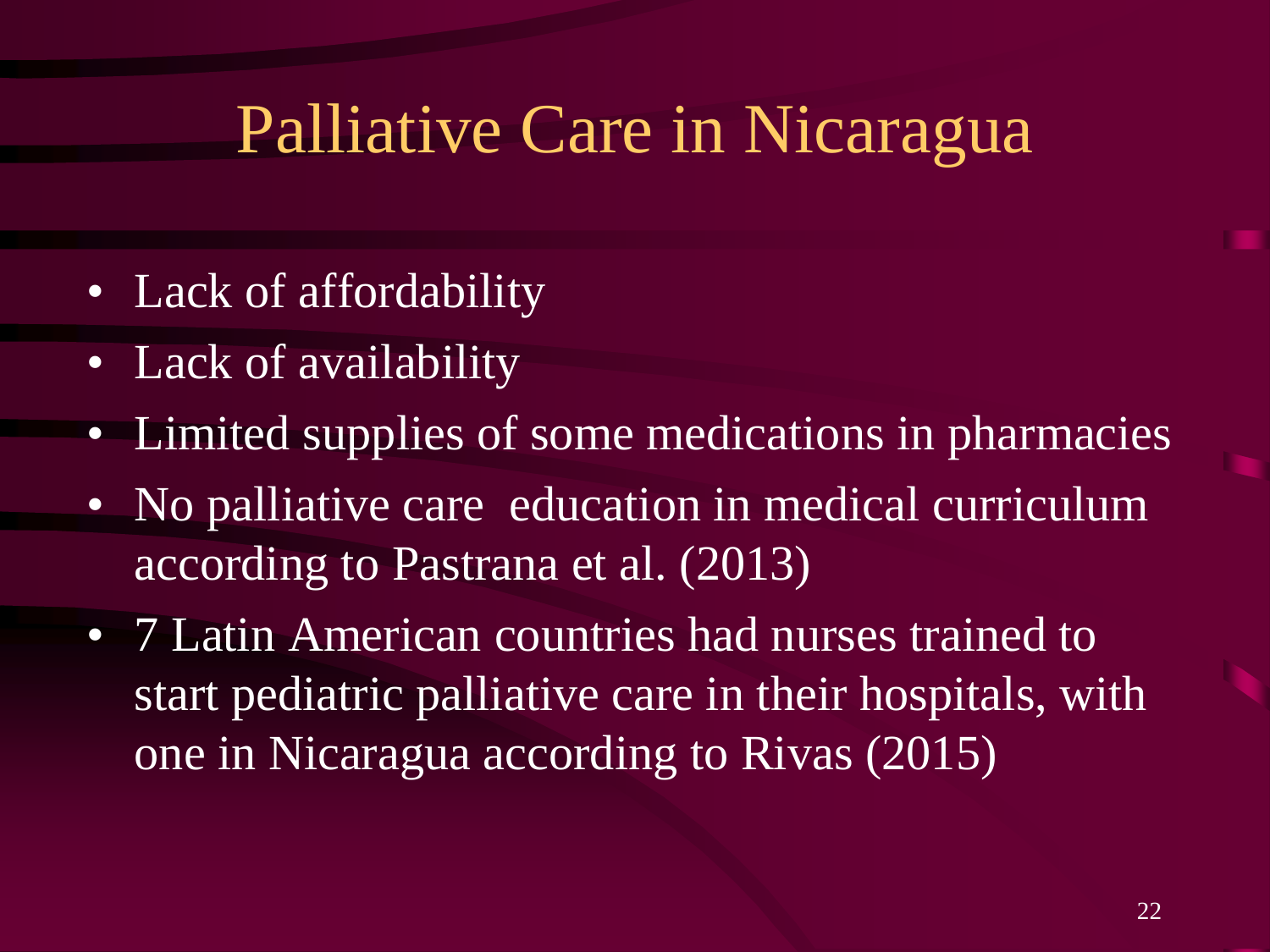#### Palliative Care in Latin America

- Has unequal health care systems
	- Located mostly in large, urban areas
	- With no services in certain countries/communities
- Is taught in many medical schools
- Involves a network of interested groups and individuals who hope for further development
- Has very different availability of opioids between countries with use far below the world average
- Pastrana, T., Eisenchlas, J., Ceneno, C. & DeLima, L. Status of palliative care in Latin America. (2013). From [www.supportiveandpalliativecare.com](http://www.supportiveandpalliativecare.com/)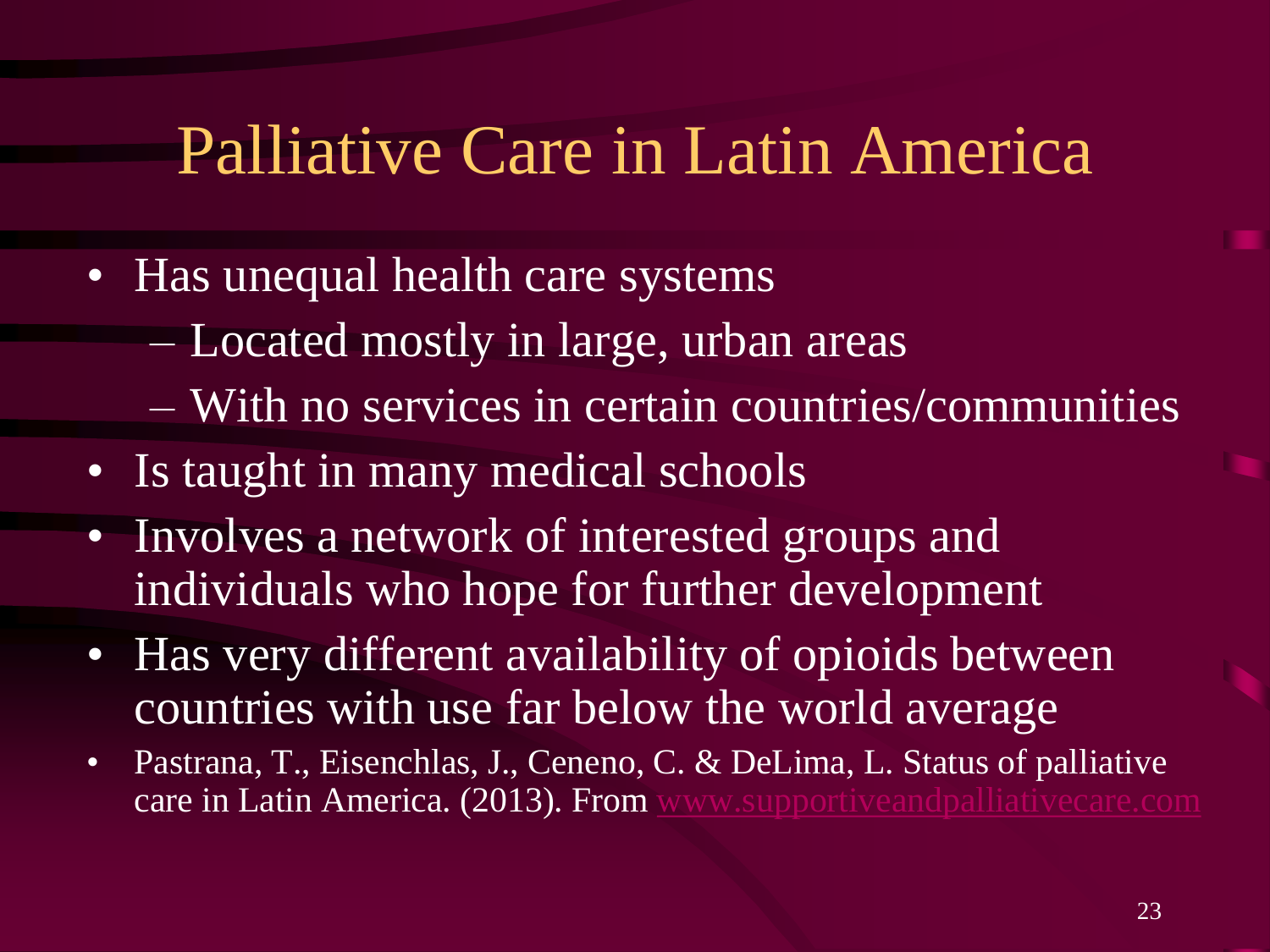## **Discussion**



- Compare U.S. to Latin America: – How is the pain medication availability in your country?
	- How do you manage pain?
	- Who usually talks about end of life preferences or advance directives?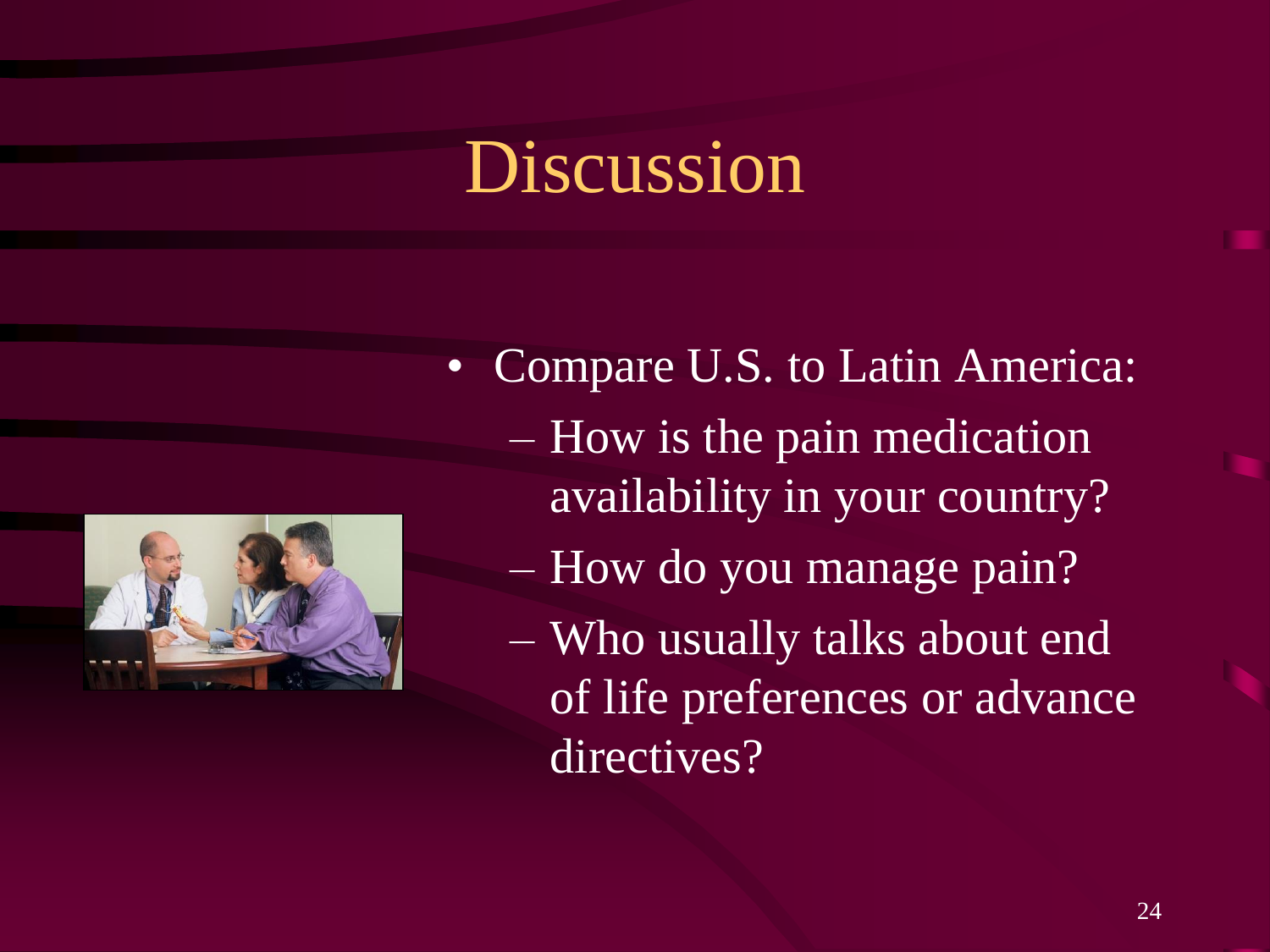#### Barriers to End of Life Discussions

- Shyness or discomfort about emotional responses
- Fear of death/dying
- Lacking information or being confused about advance directives
- Denial, or not understanding the situation
- Believing that the conversation could or should wait
- Not taking the time
- Feeling a lack of skill for the discussion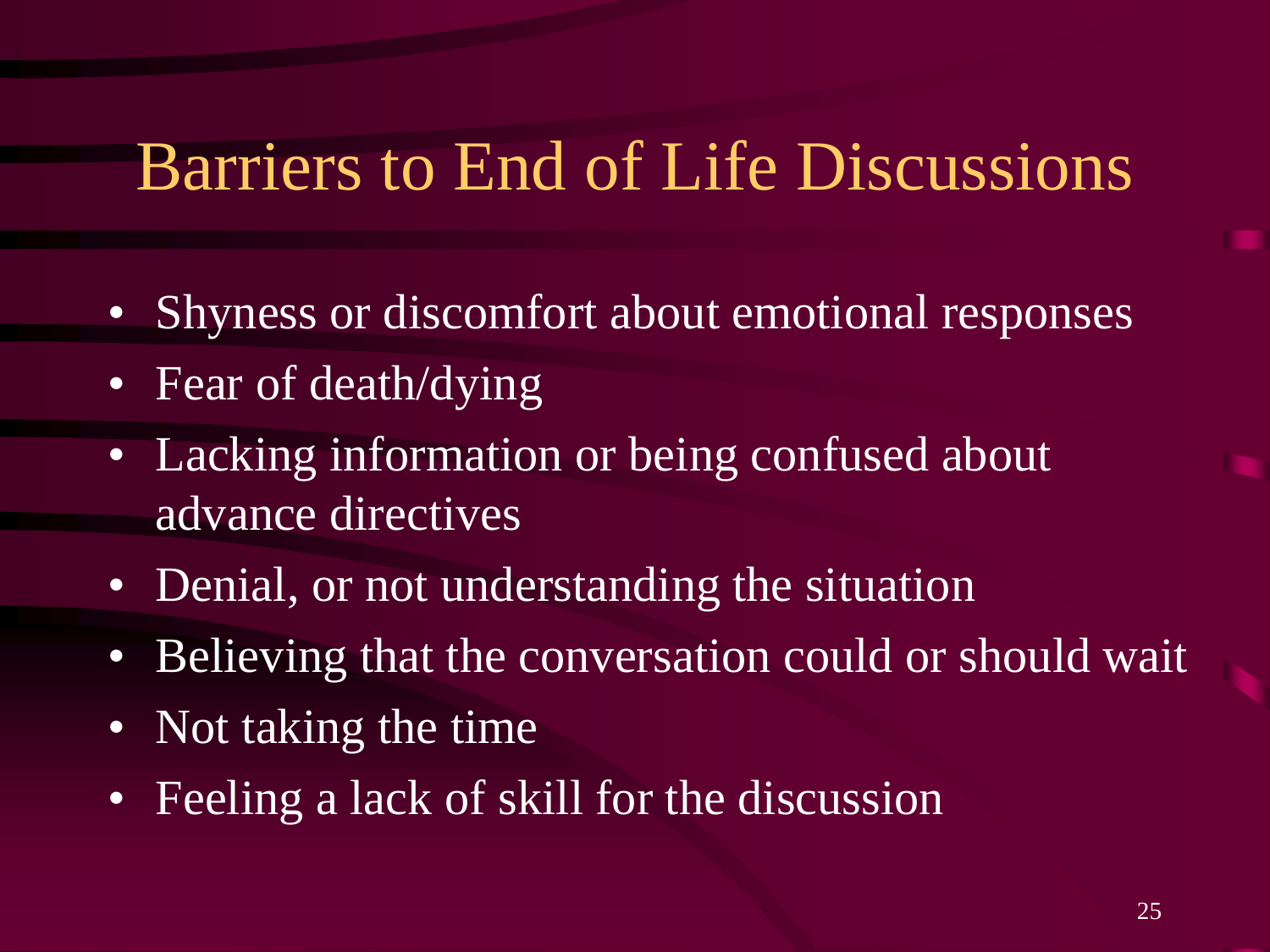#### Skills for End of Life Discussions

- Discuss bad news sensitively and respectfully
- Provide information, as much or as little as the patient wishes
- Allow them to express their emotions
- Try not to rush them
- Clarify concerns and problems
- Set realistic goals
- Help the patient and family find options that reflect their values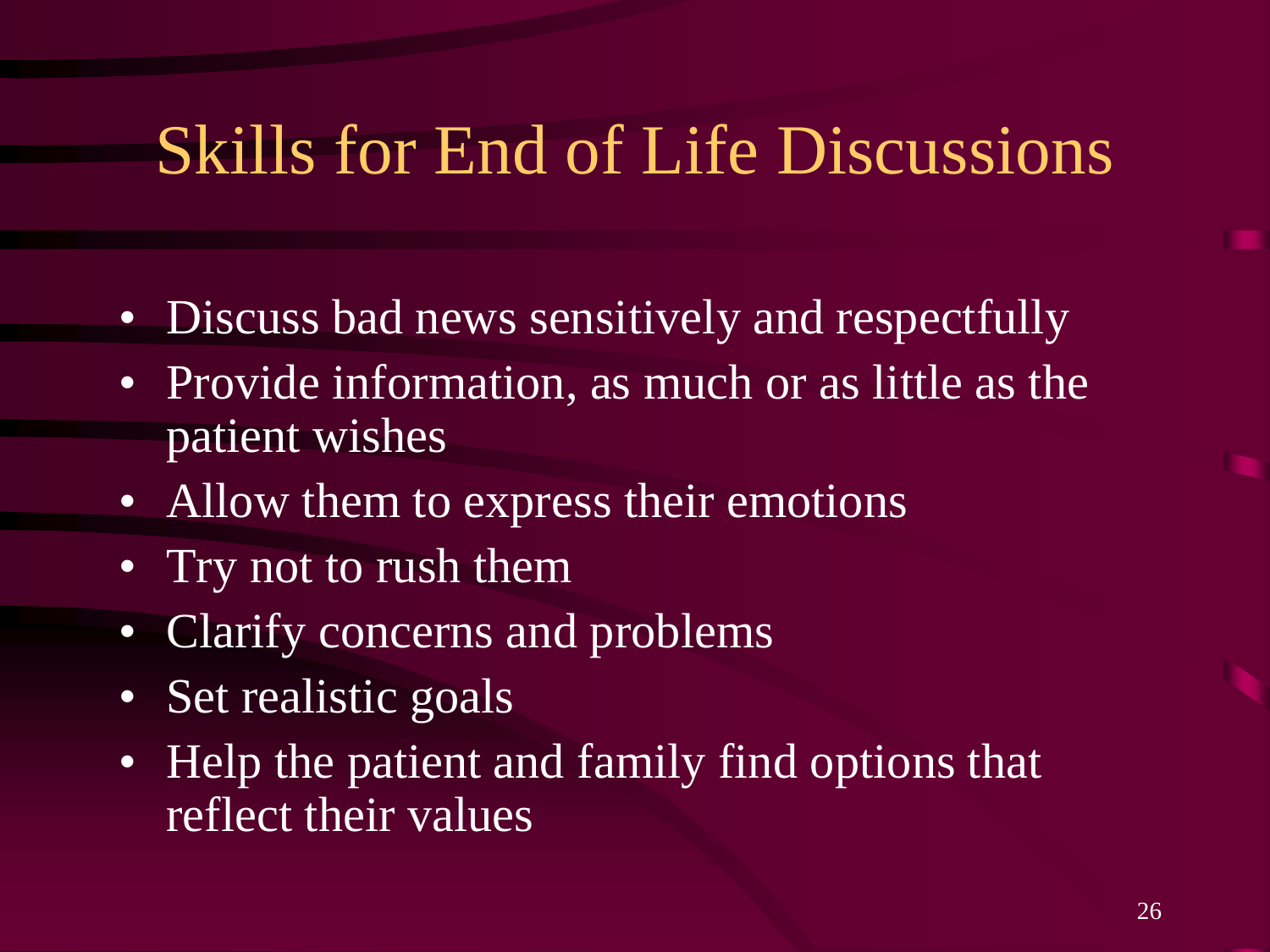## What are Advance Directives?



- Appointing a person to make medical decisions for you if you are not able to make your own decisions (Power of Attorney for Health Care)
- Sharing preferences and what you hope for in life and death
- Giving instructions for end of life health care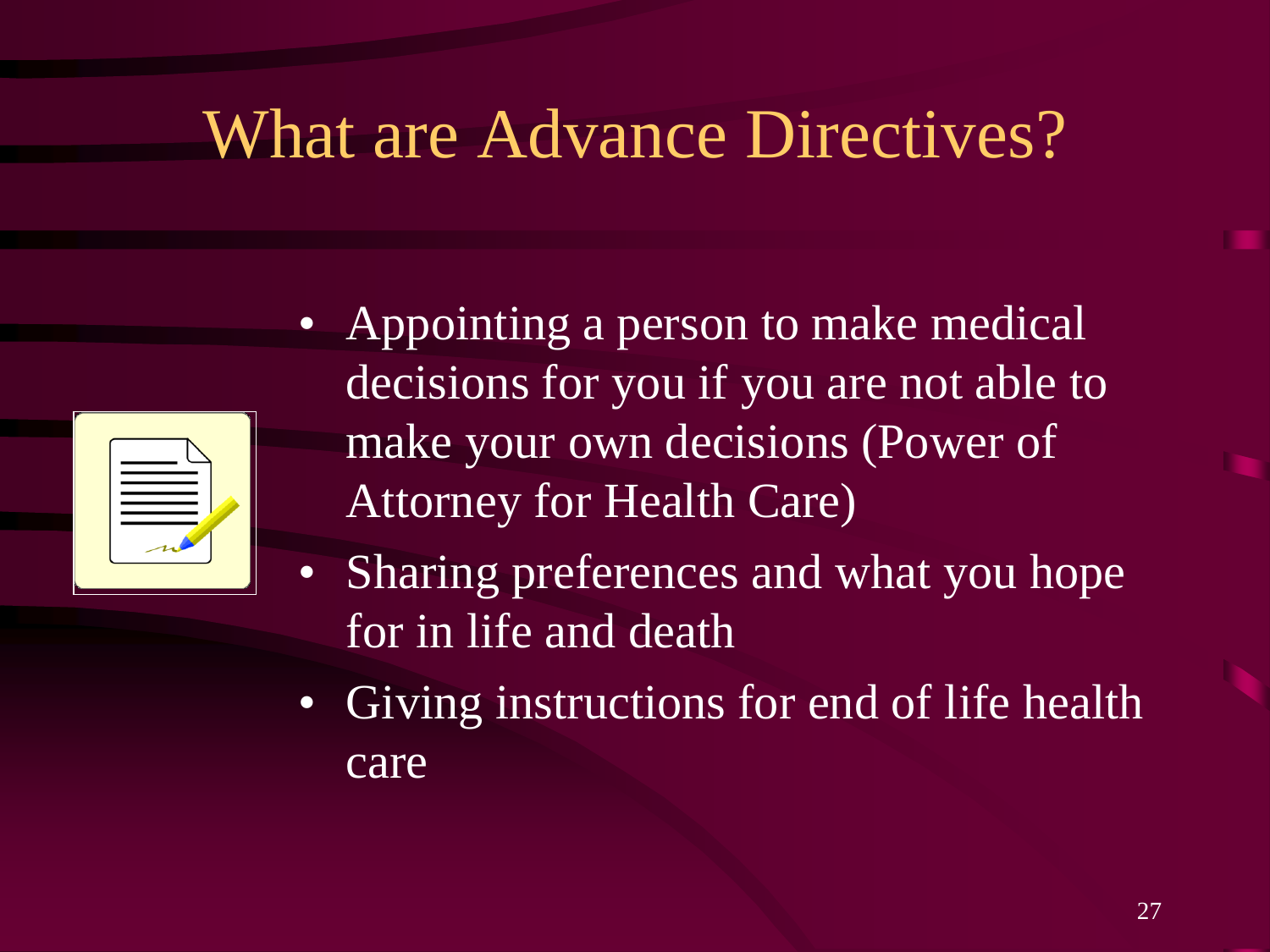# Qualities to Look for in a Medical Decision-Maker

- Appoint someone you trust who is willing and able to be your health care agent and who:
	- Knows you well
	- Is able to listen to you share thoughts and wishes
	- Is able to understand your goals and preferences
	- Is willing to honor your wishes
	- Functions well in emotional situations
- Information from personal communication with Danielle Rathke, Gundersen Health Advance Care Planning Coordinator 5-8-17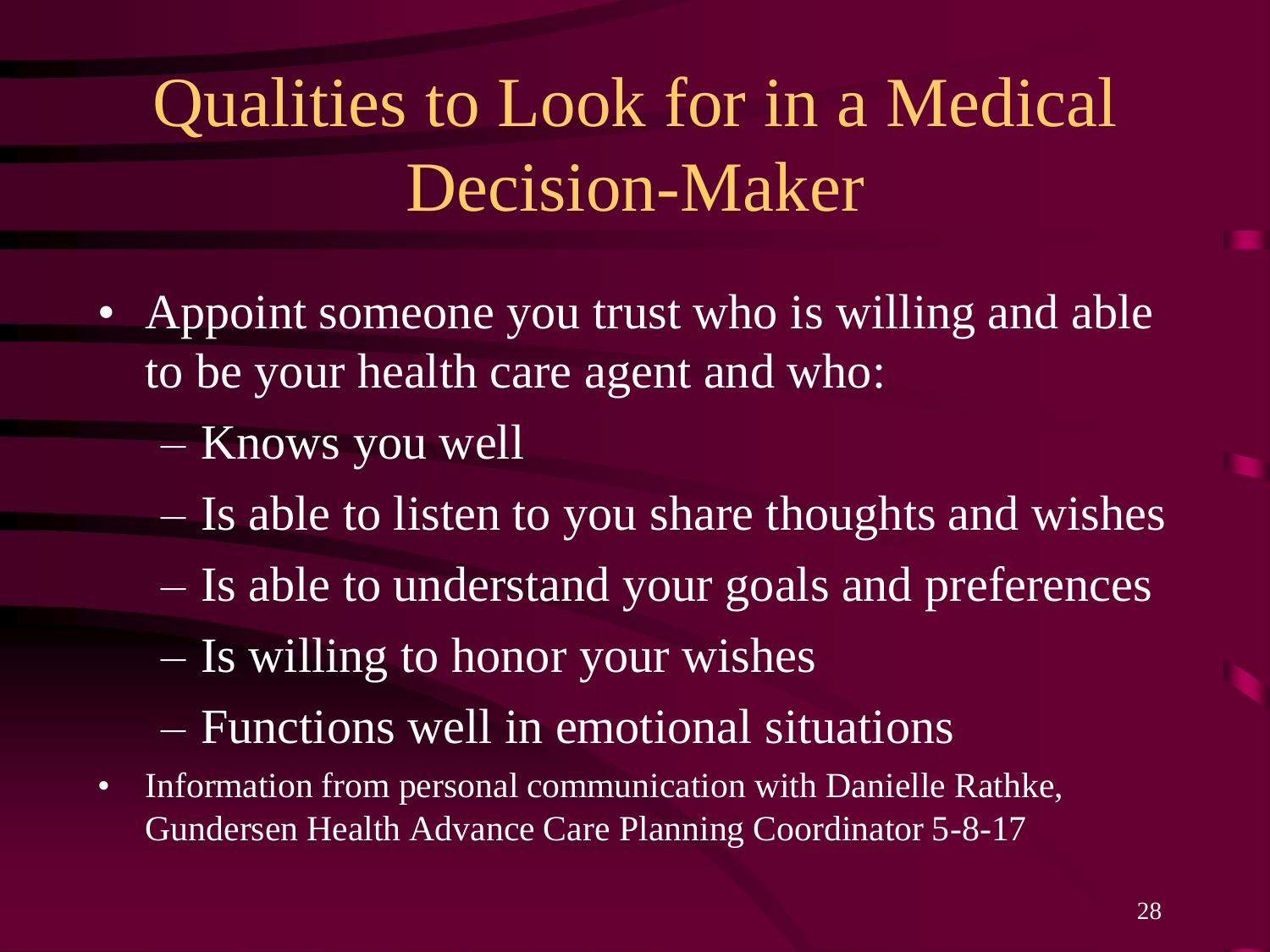#### Start the Conversation

- "Have you ever thought about or written down choices about your future medical treatment?"
- "Who do you want to make tough medical decisions" for you, if you are not able to?"
- Watch videos about choosing a medical decisionmaker (Choose English or Spanish on website): <https://prepare.prepareforyourcare.org/page/1-3-3vd>
- <https://prepare.prepareforyourcare.org/page/4-4-1vc>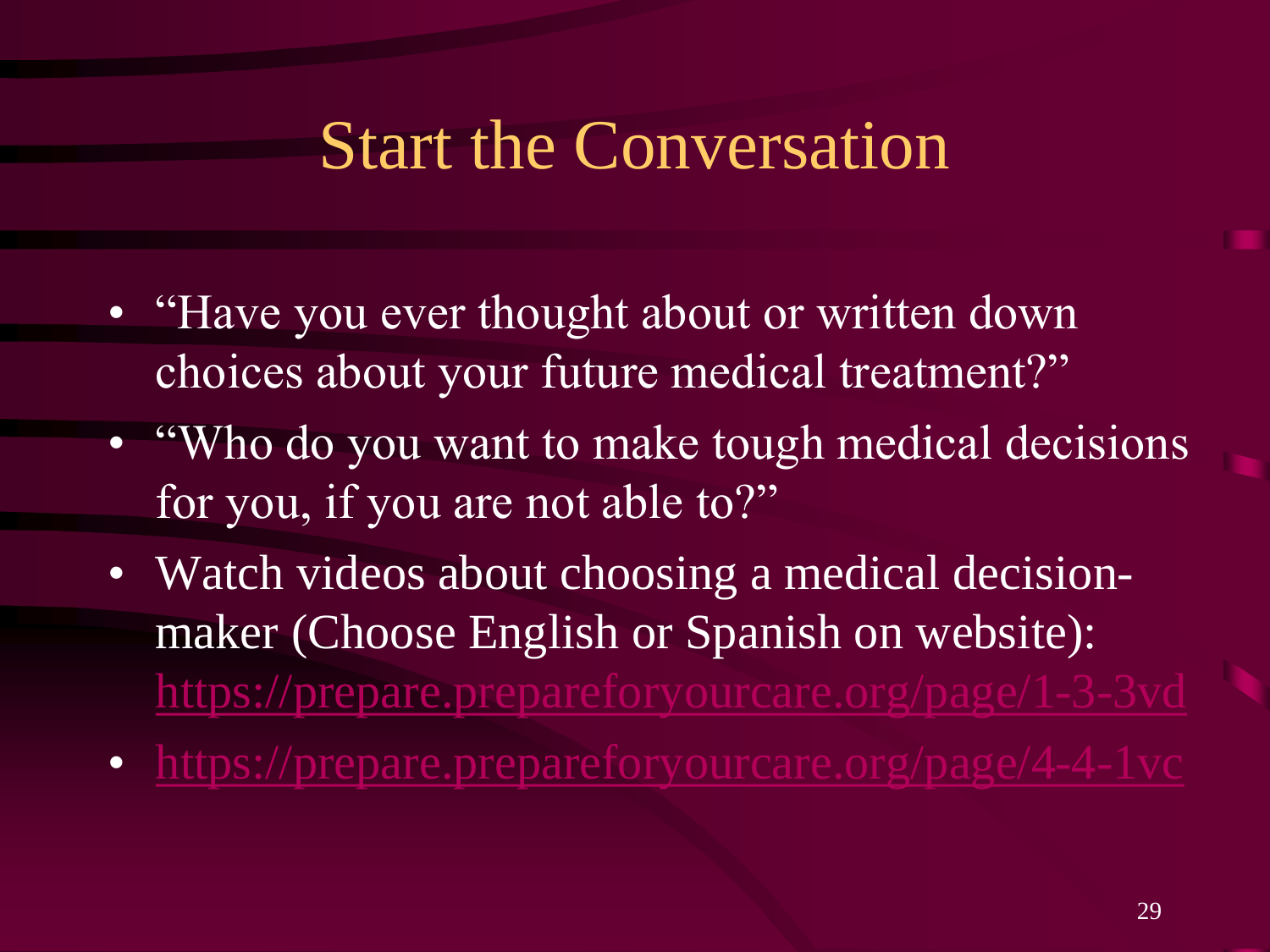#### Discuss End of Life Wishes

- Ask, *"What does having a good life mean to you?"*  (Find out what their goals and values are)
- *"What is important to you?"* (Ask *"Anything else?"*  more than once.)
- *"What do you hope for at the end of your life?"*
- Discuss options to meet those preferences, goals and values
- Promote sharing the conversation with family
- Information from personal communication with Danielle Rathke, Gundersen Health Advance Care Planning Coordinator 5-8-17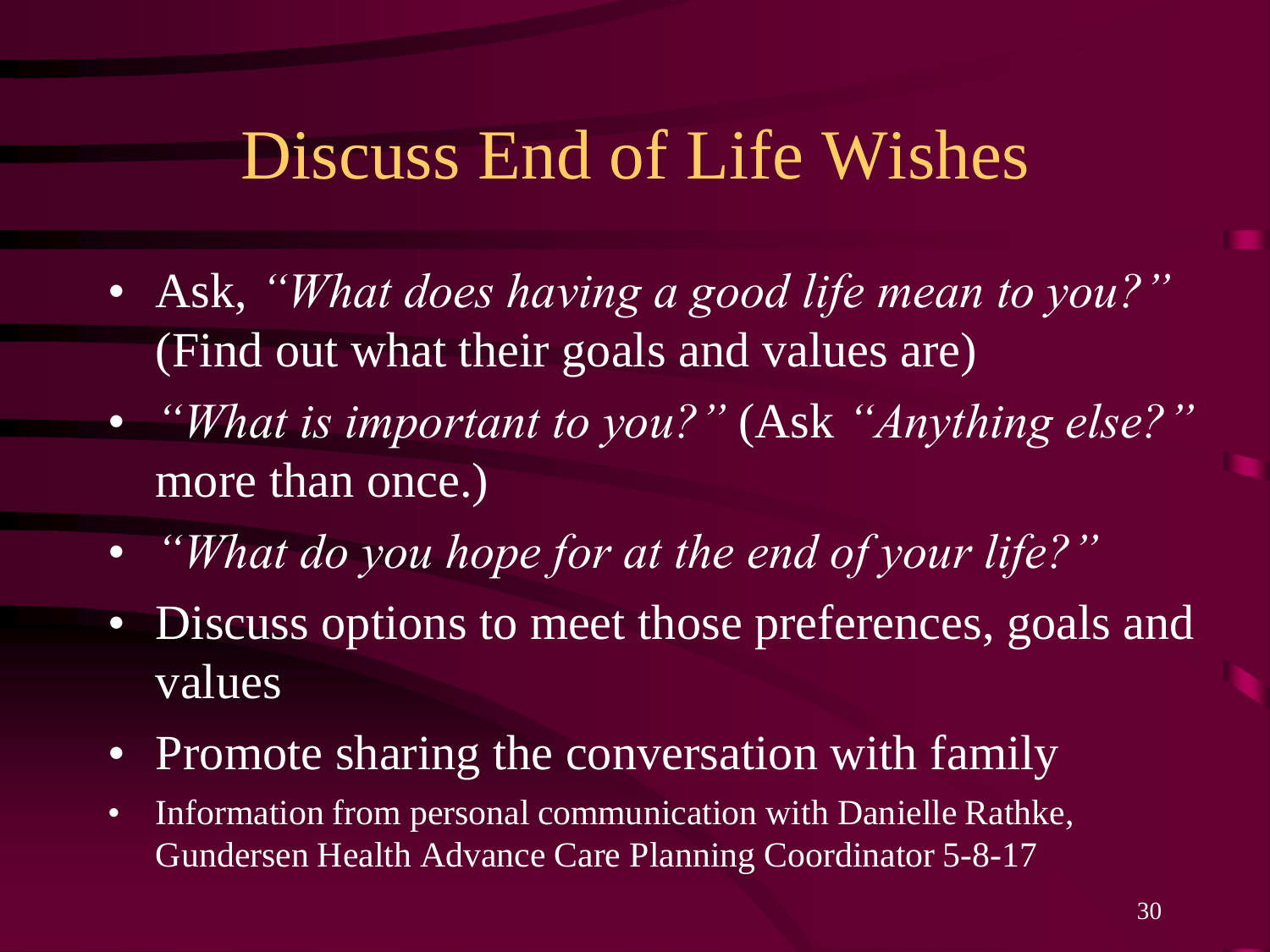#### Discuss Care Preferences

- *"What types of medical treatments would you like to be used or not used?"*
- Consider breathing tubes, feeding tubes, invasive treatments, and CPR (cardiopulmonary resuscitation)
- *"Would you or would you not want your life to be prolonged if the risks and burdens of treatment are more than the expected benefits of treatment?"*
- *"What situations might cause you to change your mind?"* Discuss if terminal illness, age, disability, pain, or being in a coma would make a difference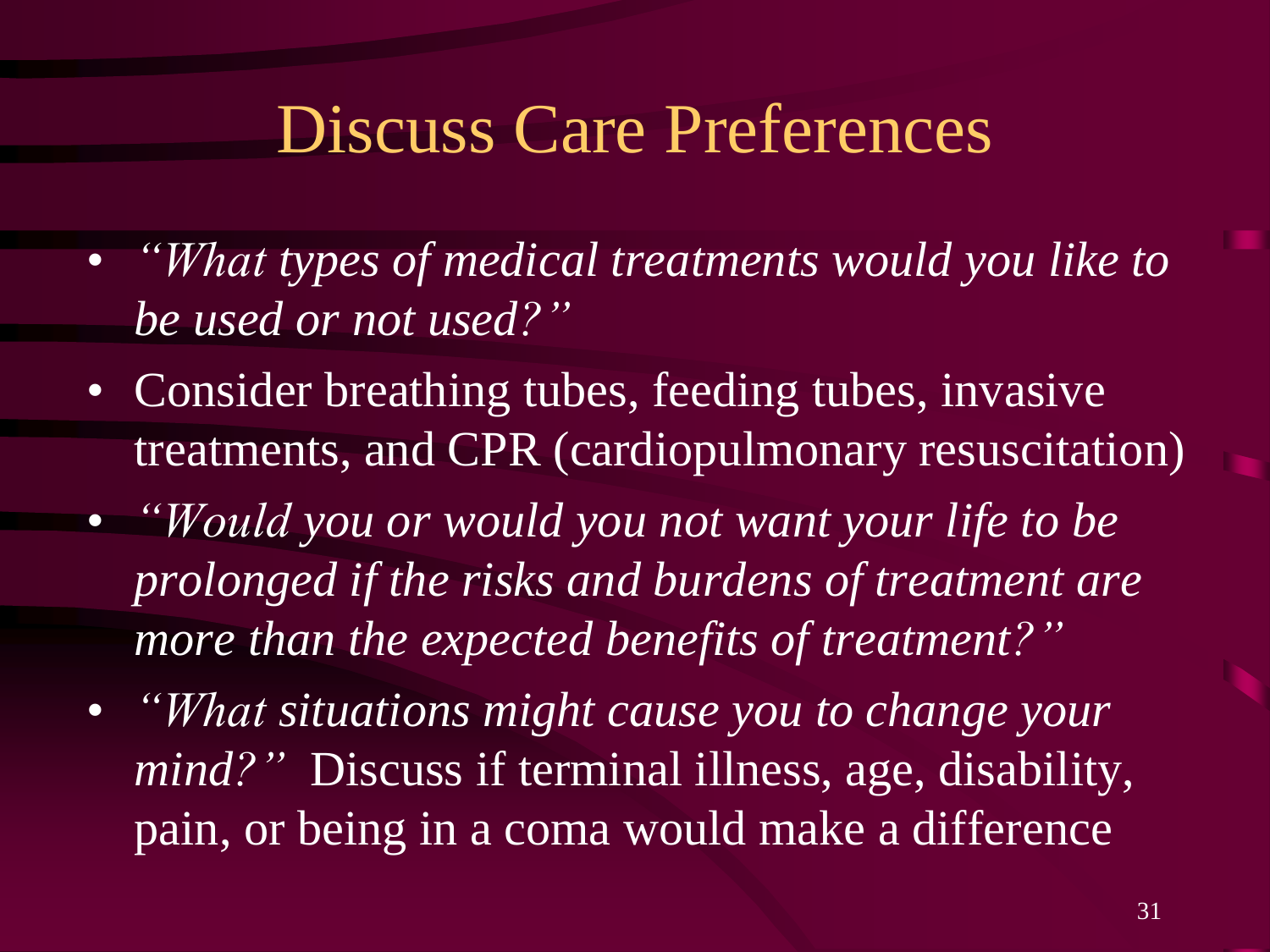#### Talk About Your Choices

- Watch a video from the patient's perspective:
- <https://prepare.prepareforyourcare.org/page/2-4-2va>
- *Discussion: Do patients respond to the end of life conversations in the way that you expected?*
- Watch a video from the doctor's perspective: <https://prepare.prepareforyourcare.org/page/2-2-1va>
- *How do these examples compare to end of life decision-making in your country?*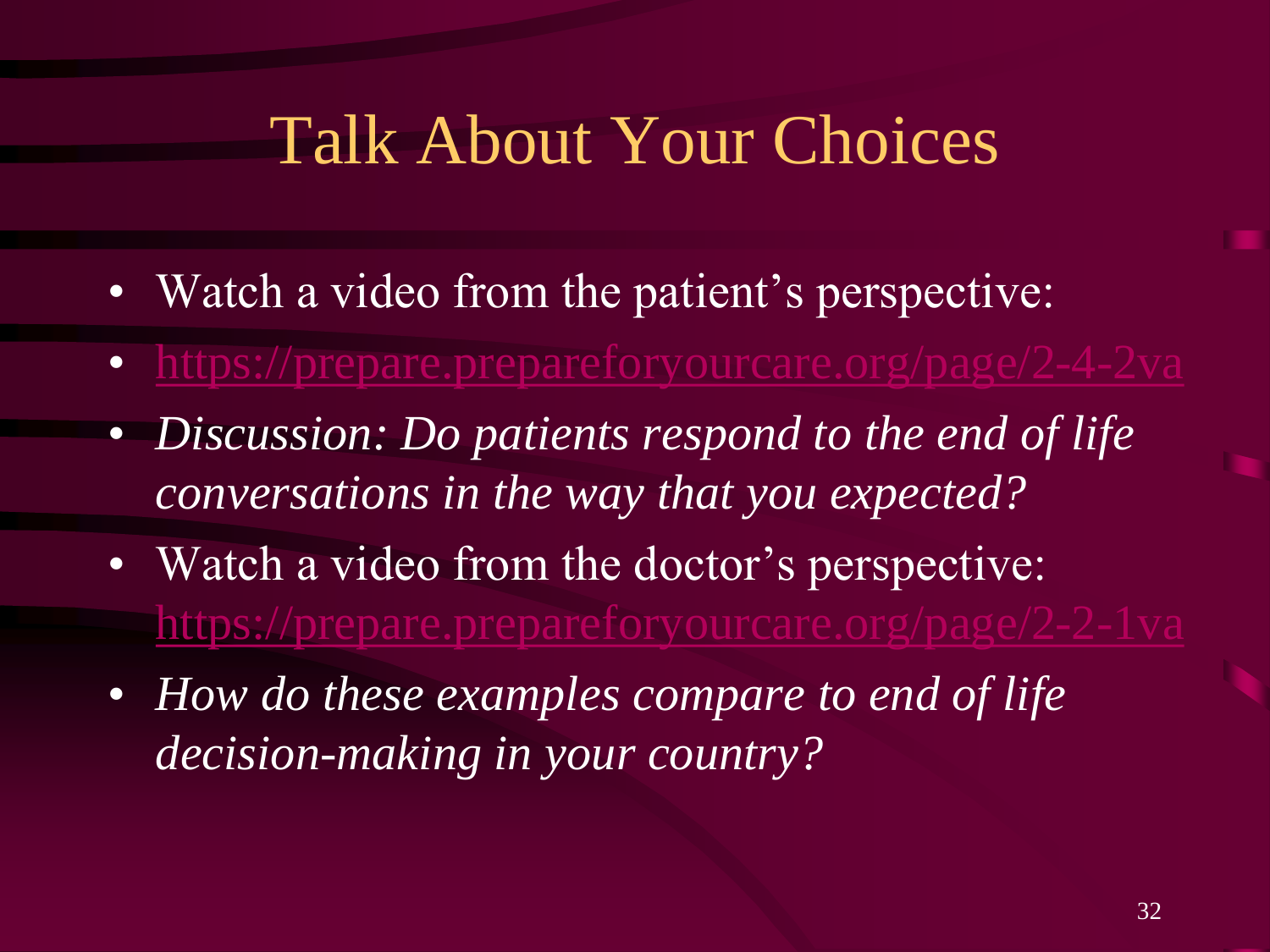## Write Down Your Choices

- Tell your family about your preferences and who you chose as your medical decision-maker (or Power of Attorney for Healthcare)
- Have it in writing, so they can remember what you chose
- Make changes by rewriting the document and/or by talking to your medical decision-maker
- Even if the forms are not available, your medical decision-maker can still speak for you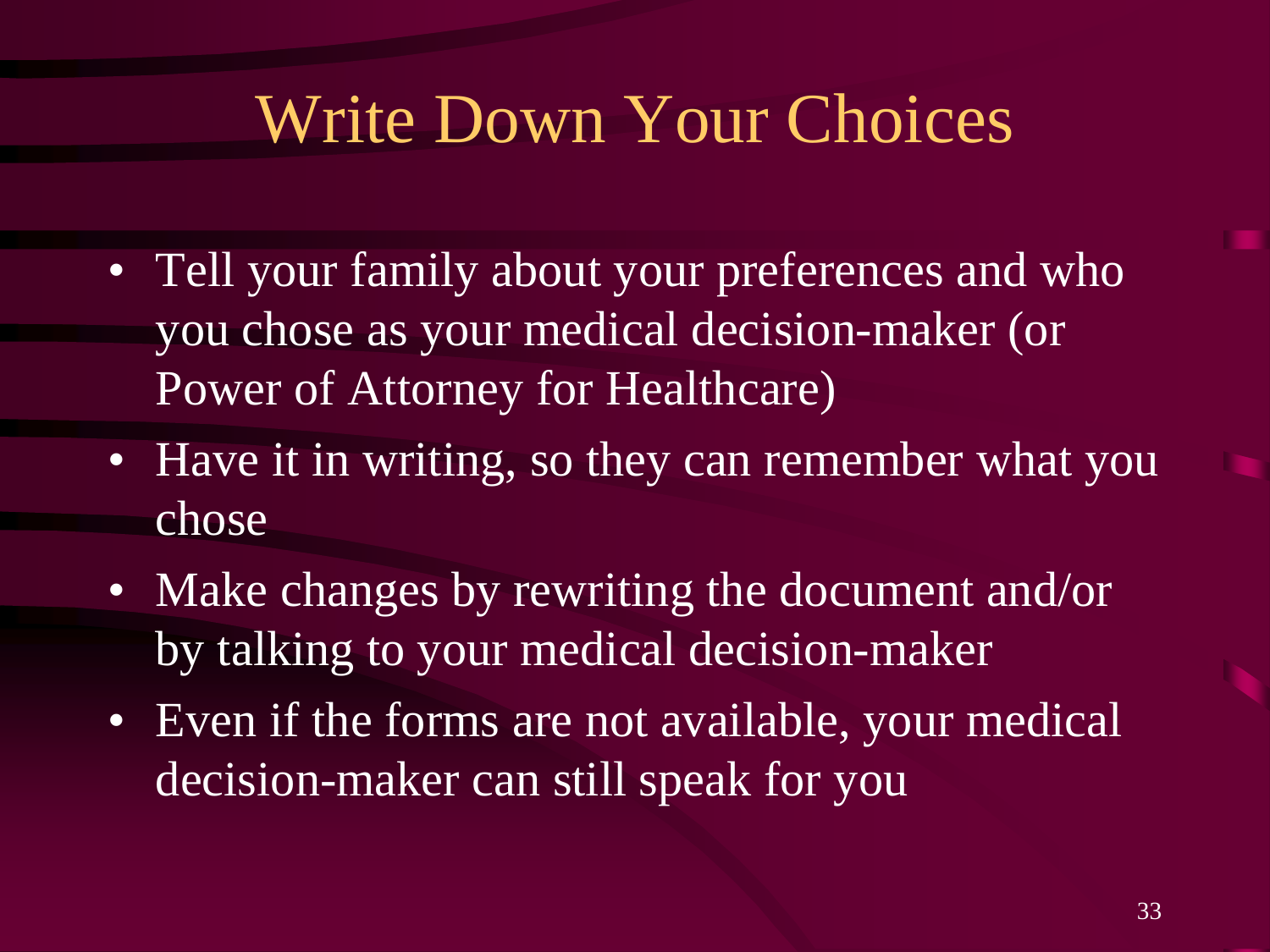## Practice Having the Conversation

- Pairs of students use Advance Directive Conversation Guide. Role play: Nurse and patient discuss and fill out an advance directive form in Spanish [http://www.caringcommunity.org/wordpress/wp](http://www.caringcommunity.org/wordpress/wp-content/uploads/2012/04/ADForm_and_Instr_Span-SHD-05.pdf)
	- [content/uploads/2012/04/ADForm\\_and\\_Instr\\_Span-](http://www.caringcommunity.org/wordpress/wp-content/uploads/2012/04/ADForm_and_Instr_Span-SHD-05.pdf)

#### • Or in English

[http://www.caringcommunity.org/wordpress/wp](http://www.caringcommunity.org/wordpress/wp-content/uploads/2012/04/AD-Form-and-Instr-2015.pdf)[content/uploads/2012/04/AD-Form-and-Instr-](http://www.caringcommunity.org/wordpress/wp-content/uploads/2012/04/AD-Form-and-Instr-2015.pdf)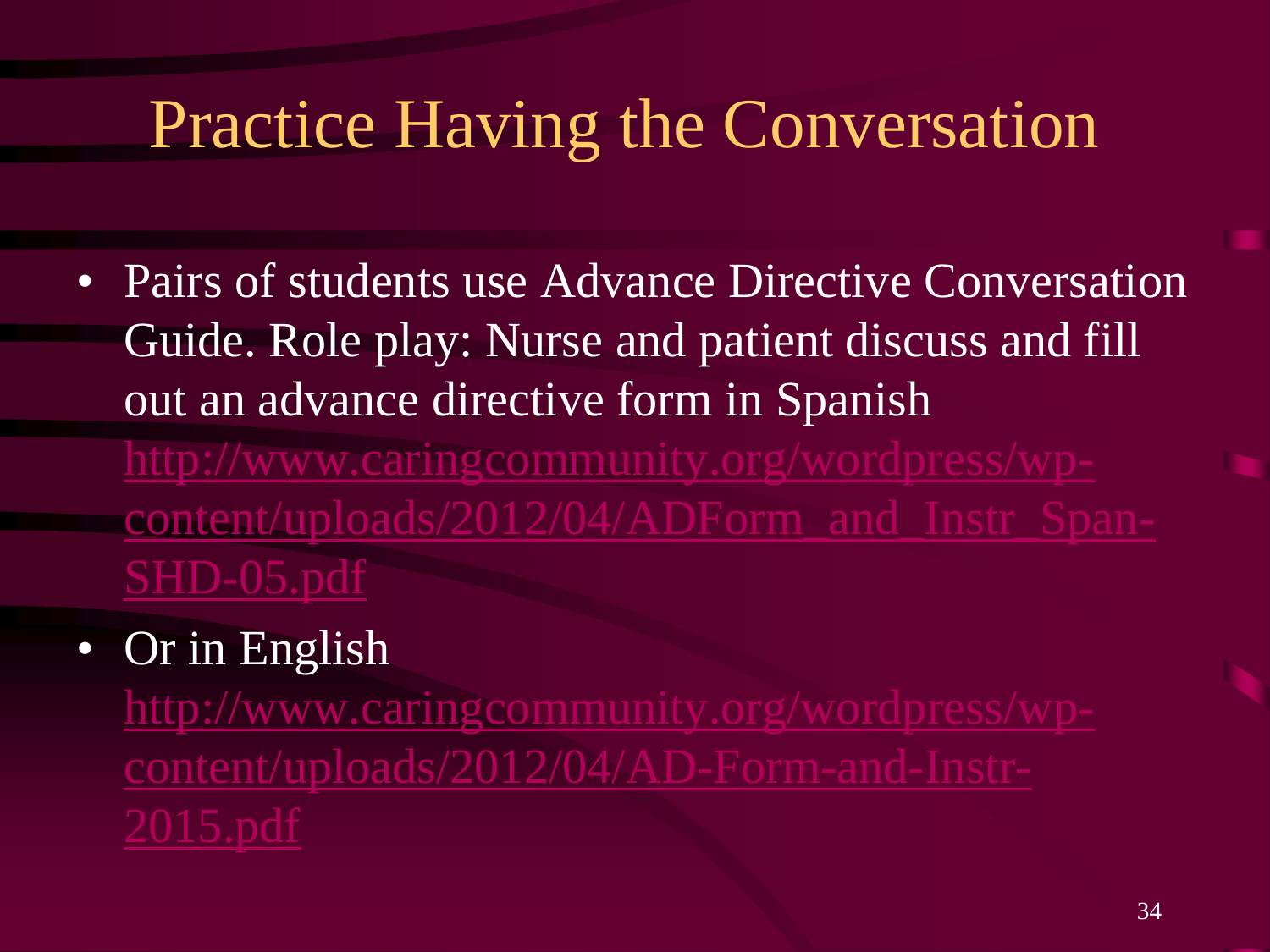### Changing Advance Directives

- Discussion: *Would the following situations affect your end of life choices? Why or why not?*
	- Terminal illness (which can't be cured and is expected to result in death in a short time)
	- Advanced age (such as over 90 years old)
	- Being in a coma (and not expected to recover)
	- Advanced heart disease or heart failure
	- Having a serious disabling and/or painful condition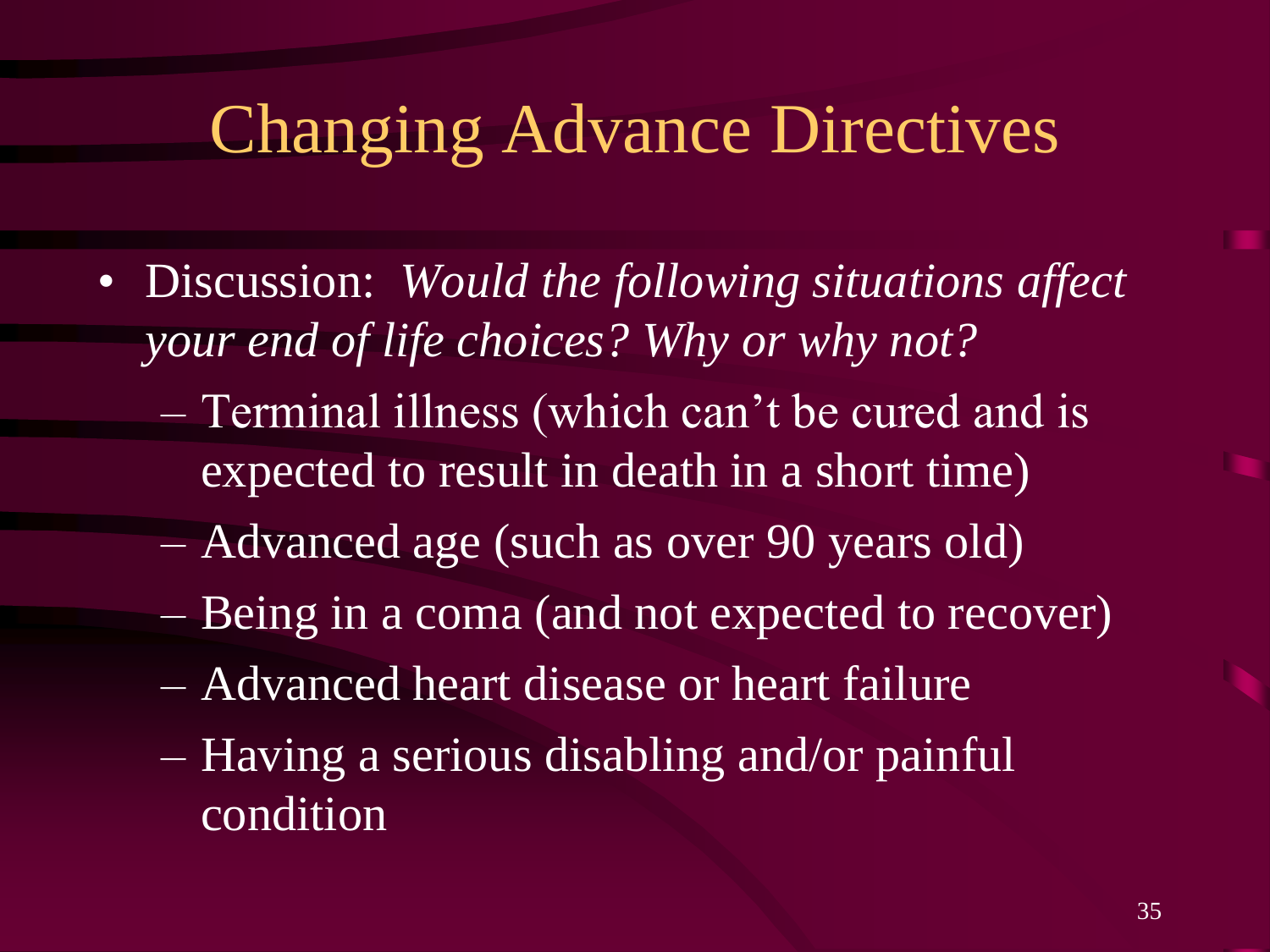### Discussion

- *Discussion: How did you feel when you started the conversation?*
- *How did you feel after you finished writing your advance directive?*
- *Do you see any benefit to this process?*
- *Why or why not?*

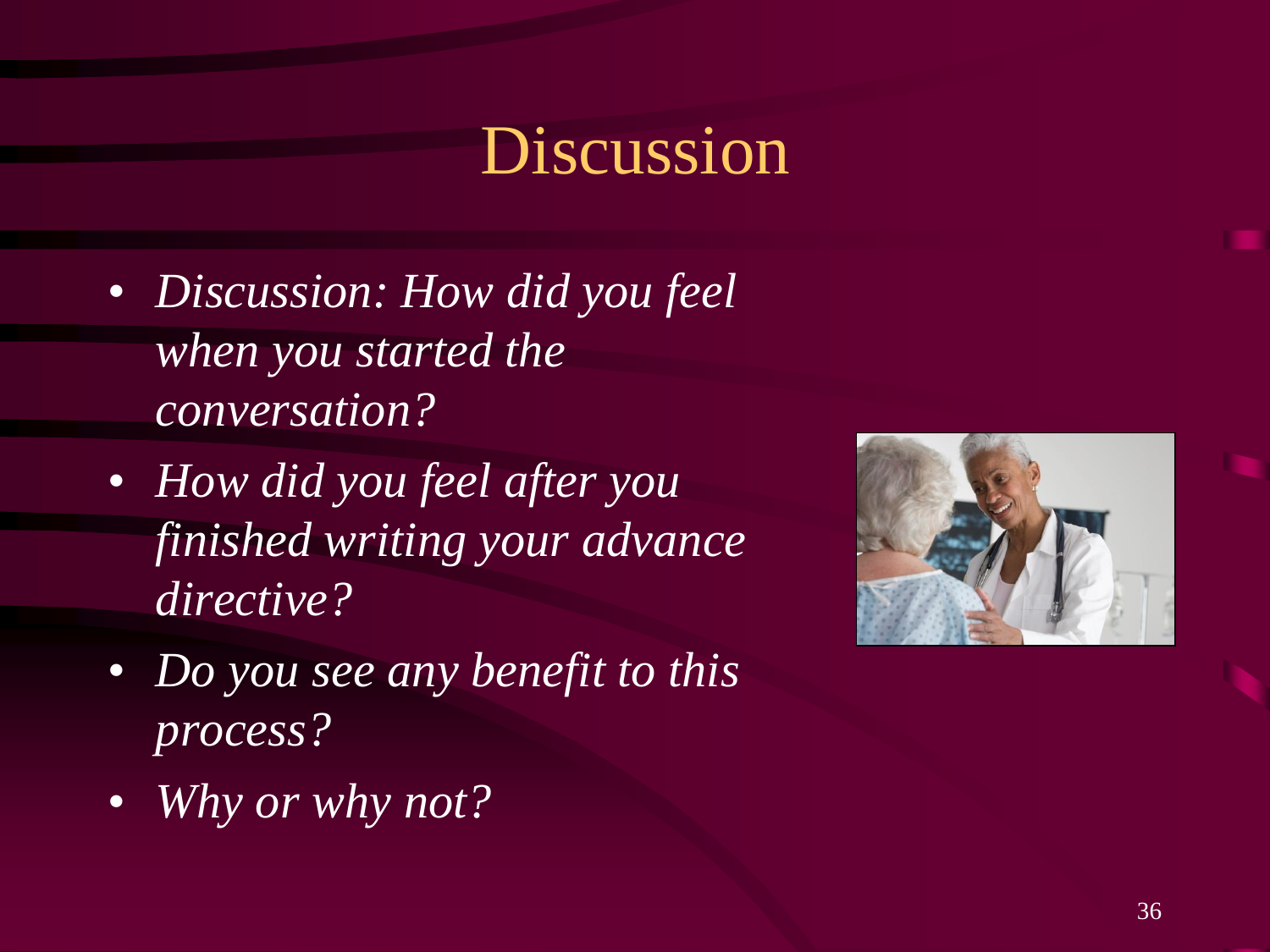# Conclusion:



- End of life discussions are very important to understand the patient's perspectives
- You can promote palliative care as a valuable option to improve the quality of life for your patients
- Initiate communication with patients, nurses, and doctors
- Use advance directives to communicate care choices
- You are uniquely positioned to have effective and compassionate end of life conversations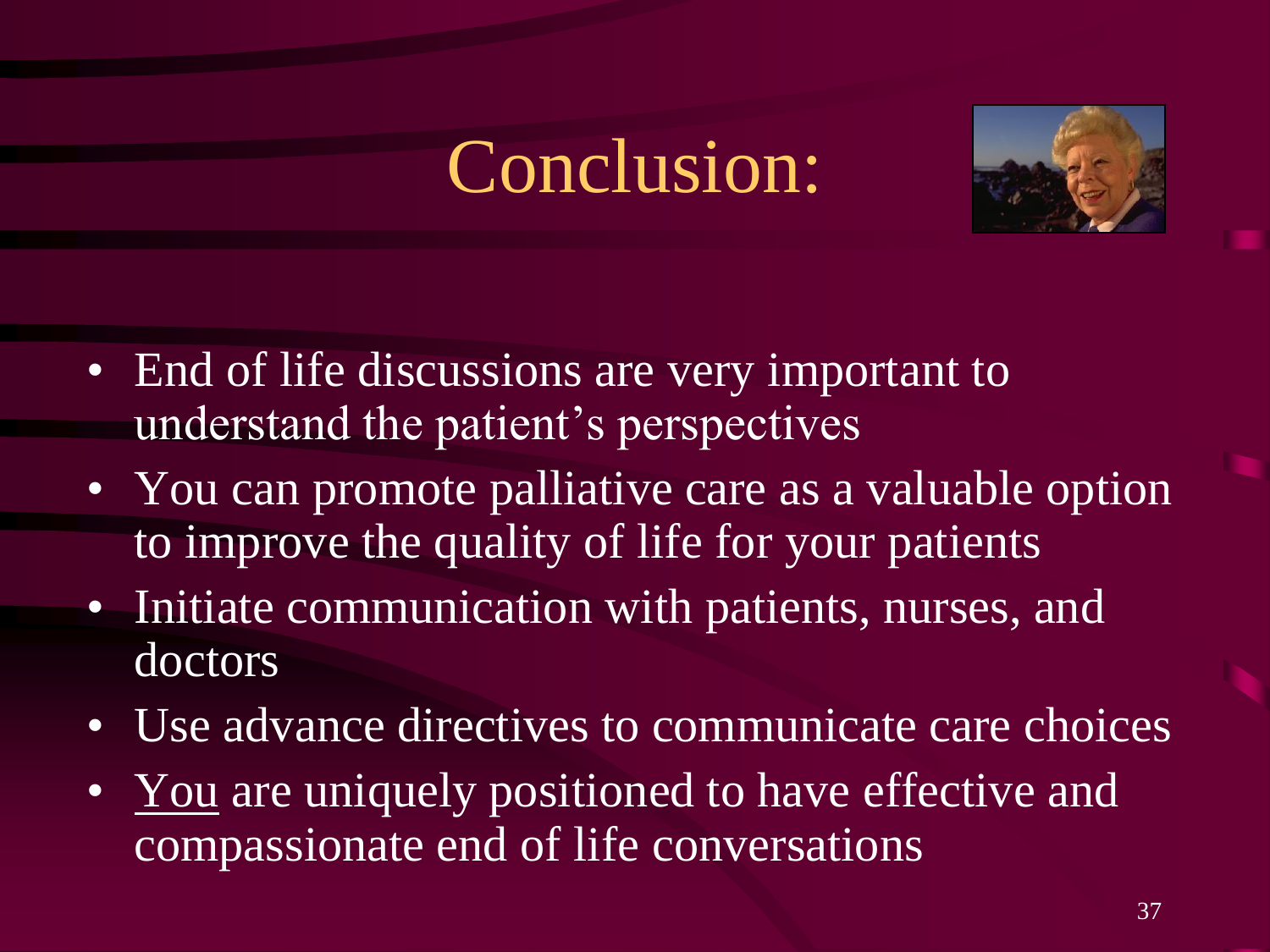#### Resources

• Advance Health Directive Form (English or Spanish) (2015). Retrieved from

[http://www.caringcommunity.org/wordpress/wp](http://www.caringcommunity.org/wordpress/wp-content/uploads/2012/04/AD-Form-and-Instr-2015.pdf)[content/uploads/2012/04/AD-Form-and-Instr-2015.pdf](http://www.caringcommunity.org/wordpress/wp-content/uploads/2012/04/AD-Form-and-Instr-2015.pdf)

- Multimedia information about Advance Directive conversations (English and Spanish) at [www.prepareforyourcare.org](http://www.prepareforyourcare.org/)
- National Council for Palliative Care. (2009). Retrieved from [https://www.nhs.uk/Planners/end-of-life](https://www.nhs.uk/Planners/end-of-life-care/Documents/Planning-for-your-future-care.pdf)[care/Documents/Planning-for-your-future-care.pdf](https://www.nhs.uk/Planners/end-of-life-care/Documents/Planning-for-your-future-care.pdf)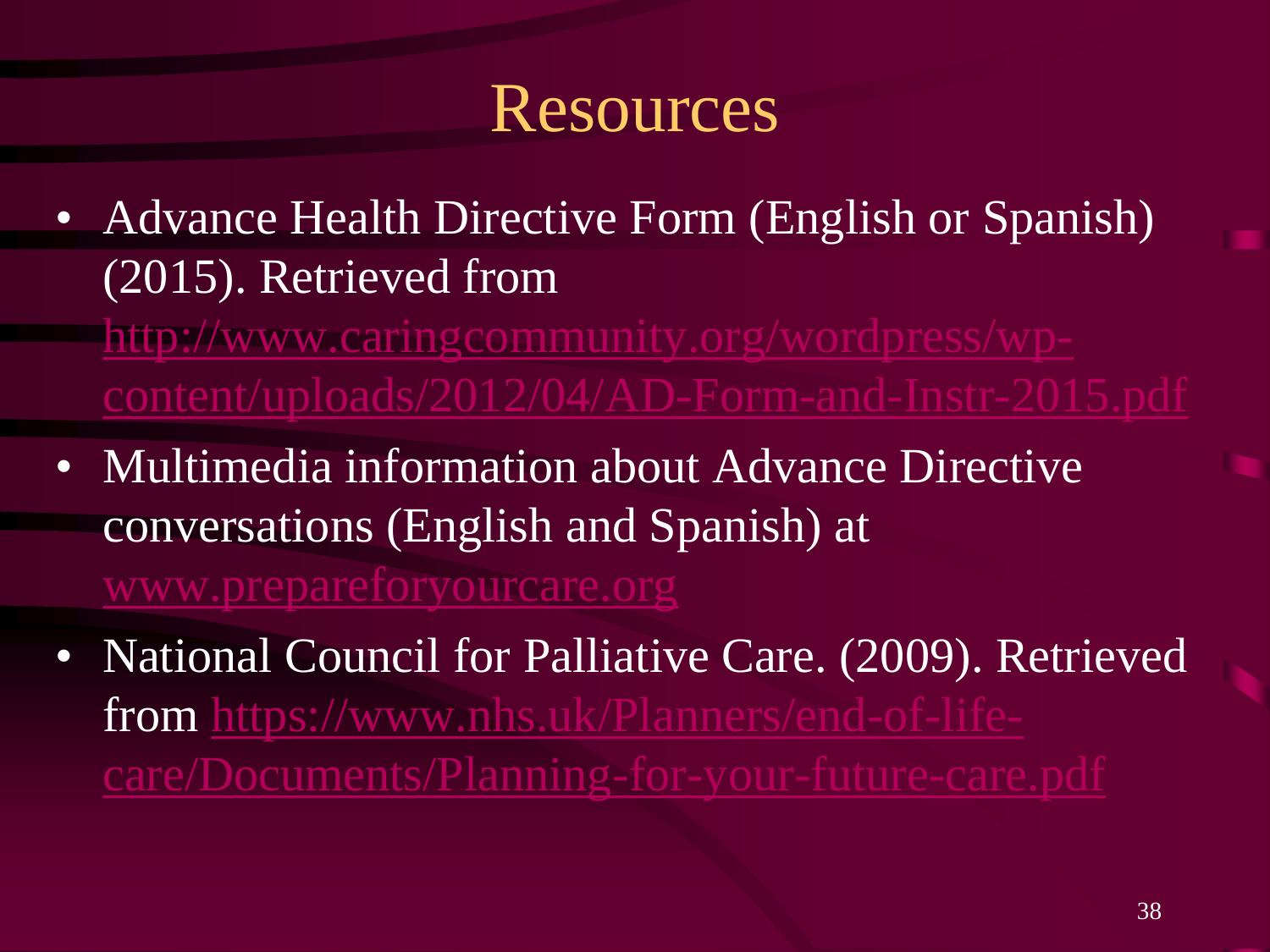### References:

- Arnold, R. (2003). Challenges of integrating palliative care into postgraduate training. *Journal of Palliative Medicine*. 6, 801-807.
- Doorenbos, A.Z., Juntasopeepun, P., Eaton, L.H. Rue, T., Hong, E. & Coenen, A. (2013). Palliative Care nursing interventions in Thailand. Journal of Transcultural Nursing. 24(4). p. 1-14.
- Gilligan, T. (2003). When do we stop talking about curative care? *Journal of Palliative Medicine*. 6, 657-660.
- Haylock, P. J. (2003). TNEEL: A new approach to education in end-of-life care. *American Journal of Nursing*. 103(8), 99- 100.